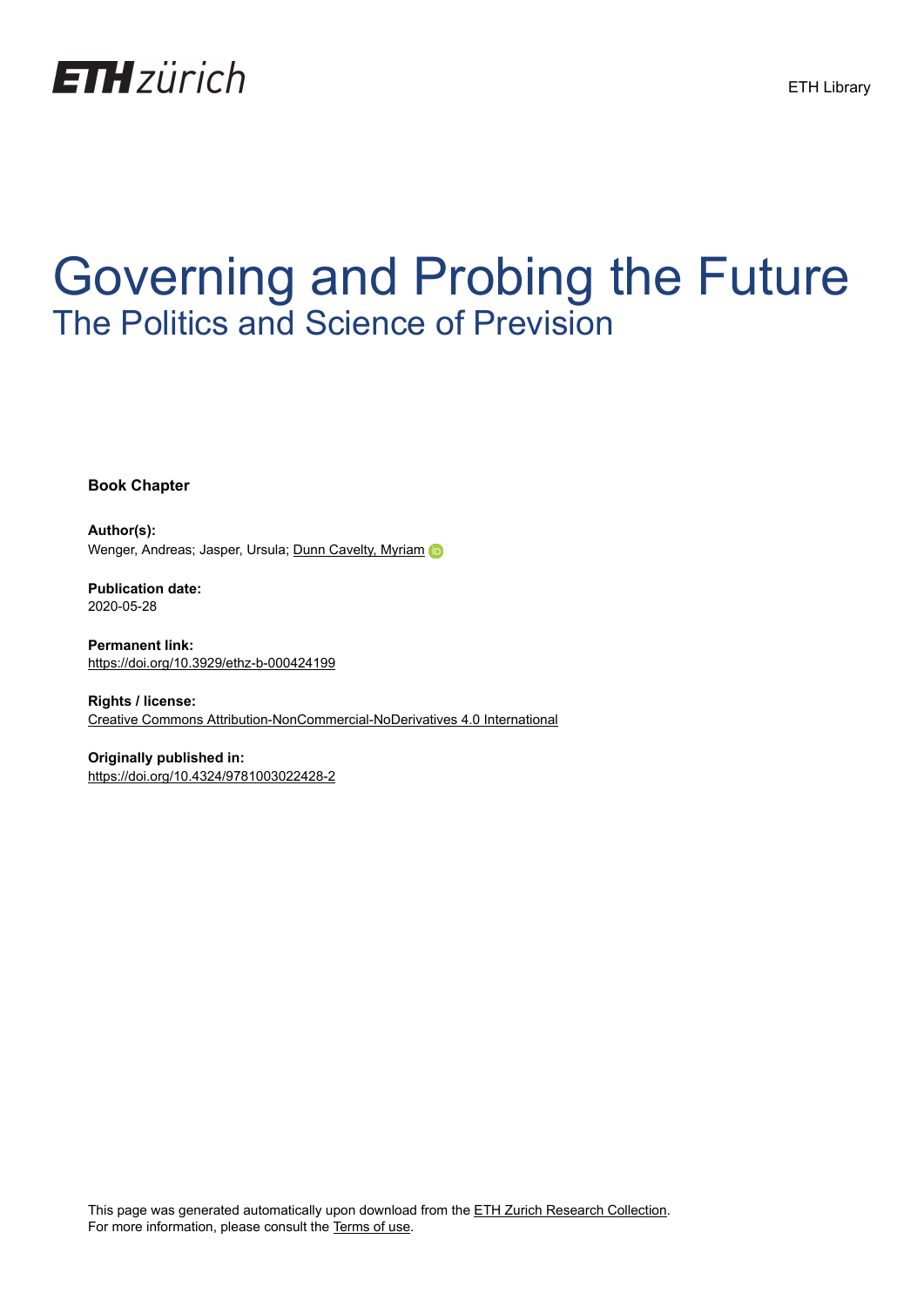# **[1 Governing and probing the future](#page--1-0)**

The politics and science of prevision

*Andreas Wenger, Ursula Jasper and Myriam Dunn Cavelty*

To muse about the things to come is a common characteristic of human life, an anthropological constant, regardless of historical epochs or cultural belongings. No matter whether the prevalent notions of time and cosmology cast the future as 'God's predestined gift' or as an 'empty territory that is to be settled' (Adam 2010), human beings seek to anticipate and prepare themselves for what is lying ahead. Beyond the many 'small futures' that get enacted continuously in people's day-to-day lives, social and political communities also like to envision 'big futures' with much larger temporal and spatial horizons (Michael 2017).

That way, politics and the wish to assemble future knowledge through scientific means are intricately interwoven. The desire to govern the future through science arose in parallel to the rise of the modern nation state and a more technocratic and scientific approach to public administration in the nineteenth century. With the dawn of modernity, foreseeing and preparing for possible future developments became a key task for policy-makers, bureaucrats and scholars alike. Today, future knowledge offers the administrative basis and justification for state intervention and societal, military and economic planning (Bell 1964; Seefried 2015). To govern the future, both with regard to long-term strategic planning and the prevention of and preparation for unforeseeable ruptures and crises, can be seen as the political task par excellence for today's states (Landwehr 2018: 38). It is, after all, the promise to order and govern not only the present, but to anticipate, manage and secure the future that gives legitimacy and a 'raison d'être' to the modern state (Henne *et al*. 2018: 9).

Science and politics are no easy bedfellows, however. This is largely due to the different knowledge conceptions that are at work in the two fields, or what Maasen and Weingart describe as 'knowing' vs. 'deciding':

The mode of science is oriented to the continuation of systematic knowledge production, to learning and, thus, to the questioning of existing knowledge. The mode of politics, by contrast, is oriented to the closure of public conflicts through compromise, using knowledge strategically as it unfolds.

(Maasen and Weingart 2005: 7)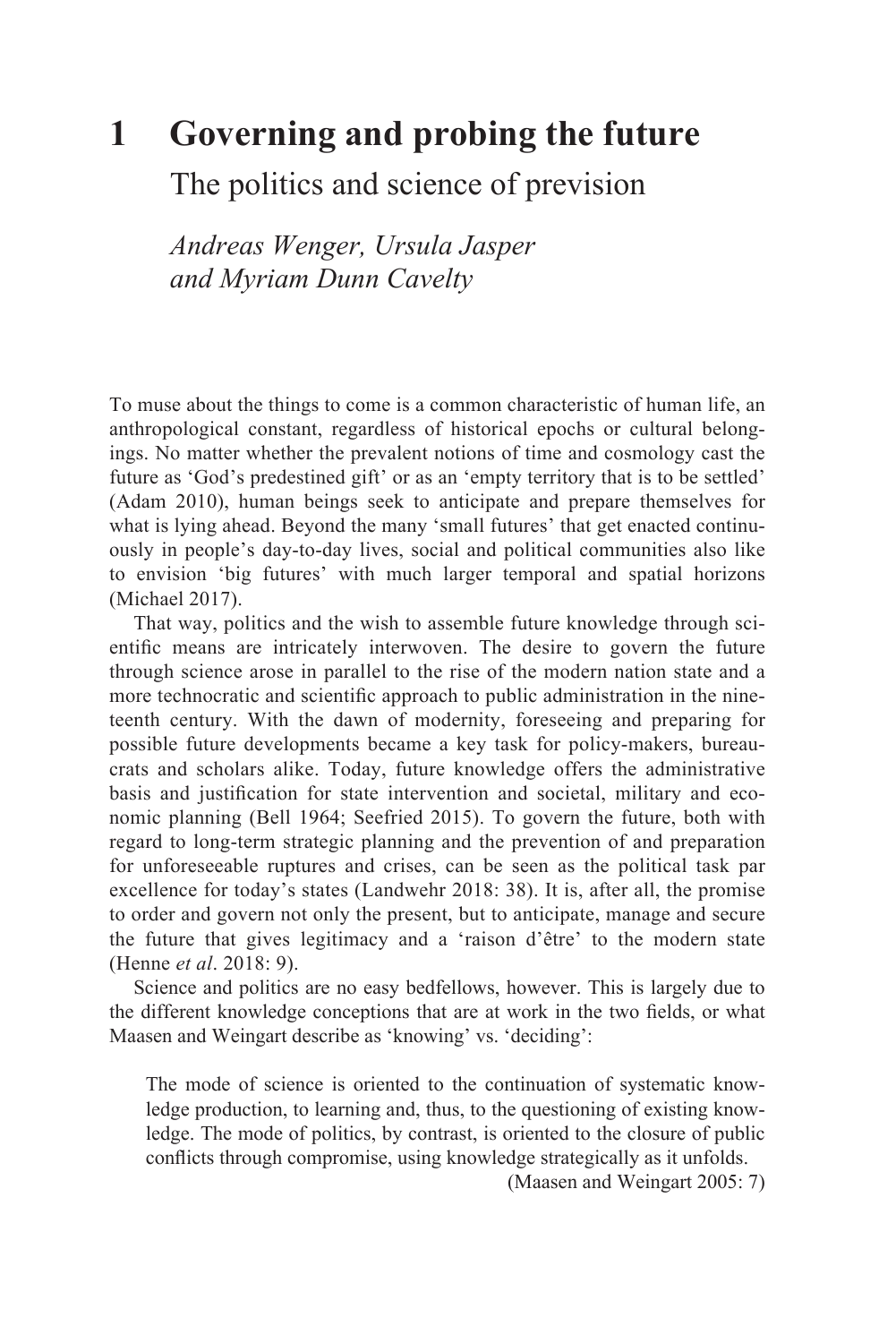As a consequence, the knowledge that is produced in science is not necessarily the same as that required by politics.

In addition, there is a disparity in the temporal orientation of decision-makers and scholars. Adam describes this as a disjuncture between 'the futurity of social life' (and one might add: futurity of political life) and 'the present and pastbased empirical study' of this life in the social sciences and history (Adam 2010: 362). Gavin provides a similar explanation to describe why decision-makers rarely draw upon the conclusions provided by historians: 'Forced to make difficult choices under enormous time pressures, government officials want "usable" knowledge that provides guidance for making the best decisions. Understandably, they seek certainty, particularly about the future, and are grateful for clearcut rules and parsimonious explanations' (Gavin 2008: 163; also Brands 2017).

And yet, perhaps paradoxically, we observe growing demand for and interest in governing and probing the future at the intersection of politics and academia today. While in politics the openness and temporal horizon of the future are contested, in academia we witness renewed reflection and debate about the purpose, epistemologies and methodologies of probing the future. The politics and science of anticipating the future are clearly intertwined – and it is the goal of this book to inquire into the epistemological possibilities and pitfalls of prediction, while at the same time assessing the political and ethical implications of future-oriented policy-making across different policy fields. This introductory chapter provides the background to this endeavour, situating any attempt to understand the future for political reasons in a larger sociopolitical context.

## **Governing the future: the co-constitution of future visions and politics**

Different visions of the future as well as social and political orders and governance mechanisms evolve together over time. Accounts of past futures, i.e. historical imaginaries of a possible future, tell us a lot about the historical political and cultural circumstances under which they were sketched, regardless of whether they later prove to be accurate or not. From them, it becomes visible which ideational patterns, knowledge regimes and political orders gave rise to a particular sketch of the future. Thus, pre-modern prophecies and divinations tell us more about then-prevalent religious cosmologies and eschatology than about the veracity of expectations (Adam 2010). The same can be said about utopias or dystopias: they are not primarily meant to predict a state of the world that is to materialize at a specific point in time, but rather contain a proposal for an alternative order to the present one (Landwehr 2018: 39).

That humans accommodate and locate themselves in a narrative mesh of past, present and future holds across time and culture. What differs is the specific temporal horizon of the imaginaries to which they adhere: Either their life script is organized around certain memories of the past or it is subordinated to some kind of futurity (Hölscher 2016: 91). Unlike pre-modern societies which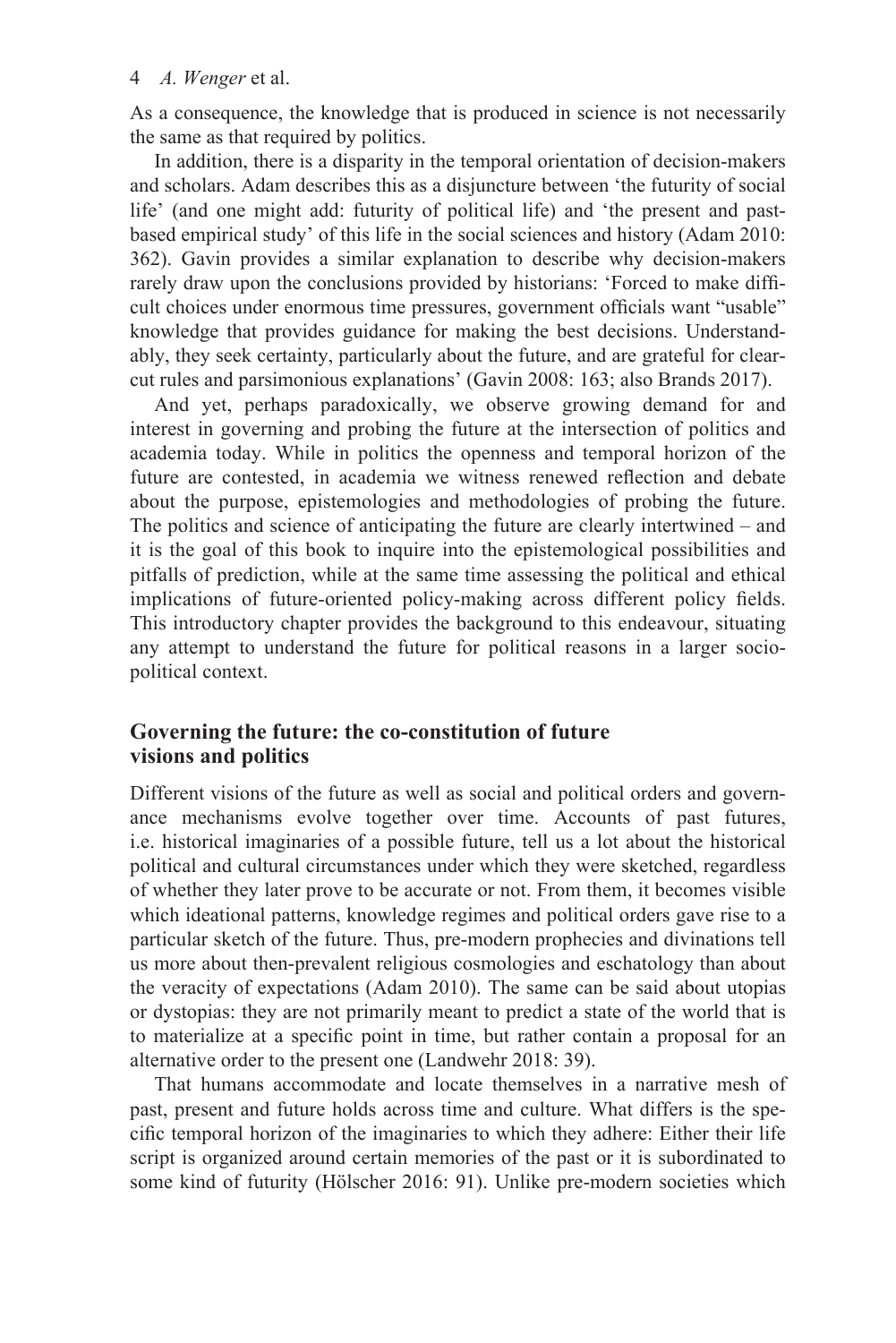seem to have predominantly oriented themselves towards the past, modern societies are characterized by their orientation towards the future and a belief that said future can and even should be shaped by actions in the present. Futureorientedness as we commonly understand it today is therefore a phenomenon closely tied to the modern era (Jordheim 2012: 153). At the dawn of modernity, a process of reordering the temporal thinking was set in motion in the Western world that marked the beginning of the parallel rise of a rapidly growing interest in the future and the industrial nation state. It is that intersection we need to understand to be able to situate our own undertaking in the flow of history.

#### *The advent of modernity: a new openness of the future and the rise of the industrial nation state*

With the advent of modernity people's 'space of experience' and their 'horizon of expectation' disintegrated, as Koselleck explains: In the post-Enlightenment period individuals and communities could no longer primarily rely on tradition, previous experience and past historical knowledge to cope with the new and the coming, because the accelerated societal, political and cultural upheavals were too fundamental and too swift. Increasingly, history came to be seen as fundamentally different from the present and the future (Koselleck 1989: 349ff.). The new epoch reflected a new temporality – a linear, directional understanding of time – and spurred the perception of a fundamental openness of the future. This enabled a form of anticipation of the unfolding and a propensity to imagine and proactively shape the future that had been unknown in previous historical periods (Koselleck 1990: 541).

The preoccupation with the upcoming greatly expanded in the context of the Western state building process that not only established state bureaucracies – tasked with upholding the internal (police) and external (army) state monopoly of violence and the establishment of a tax system – but a more scientific and technocratic approach to public administration and economic affairs more generally. The new interest in expectations and plans was further facilitated by an emerging enthusiasm in numbers and numerical analyses of demographical, economic or agricultural trends. The resulting upsurge of statistics reflected a broader ideational shift characteristic for the era of the Industrial Revolution, as Hacking explains: 'The acquisition of numbers by the populace, and the professional lust for precision in measurement, were driven by familiar themes of manufacture, mining, trade, health, railways, war, empire' (Hacking 1990: 5; Agar 2003).

Projects of state modernization and rationalization vastly heightened the demand for systematic and structured academic advice geared towards the future and increased the pressure put on academia to provide such insights – a task that was facilitated by the expansion and differentiation of the academic landscape and the growing importance of an empiricist epistemology in the late nineteenth century. Foreseeing and preparing for possible future developments became thus key tasks for scholars and bureaucrats and the administrative basis and justification for the interventionist planning activities of states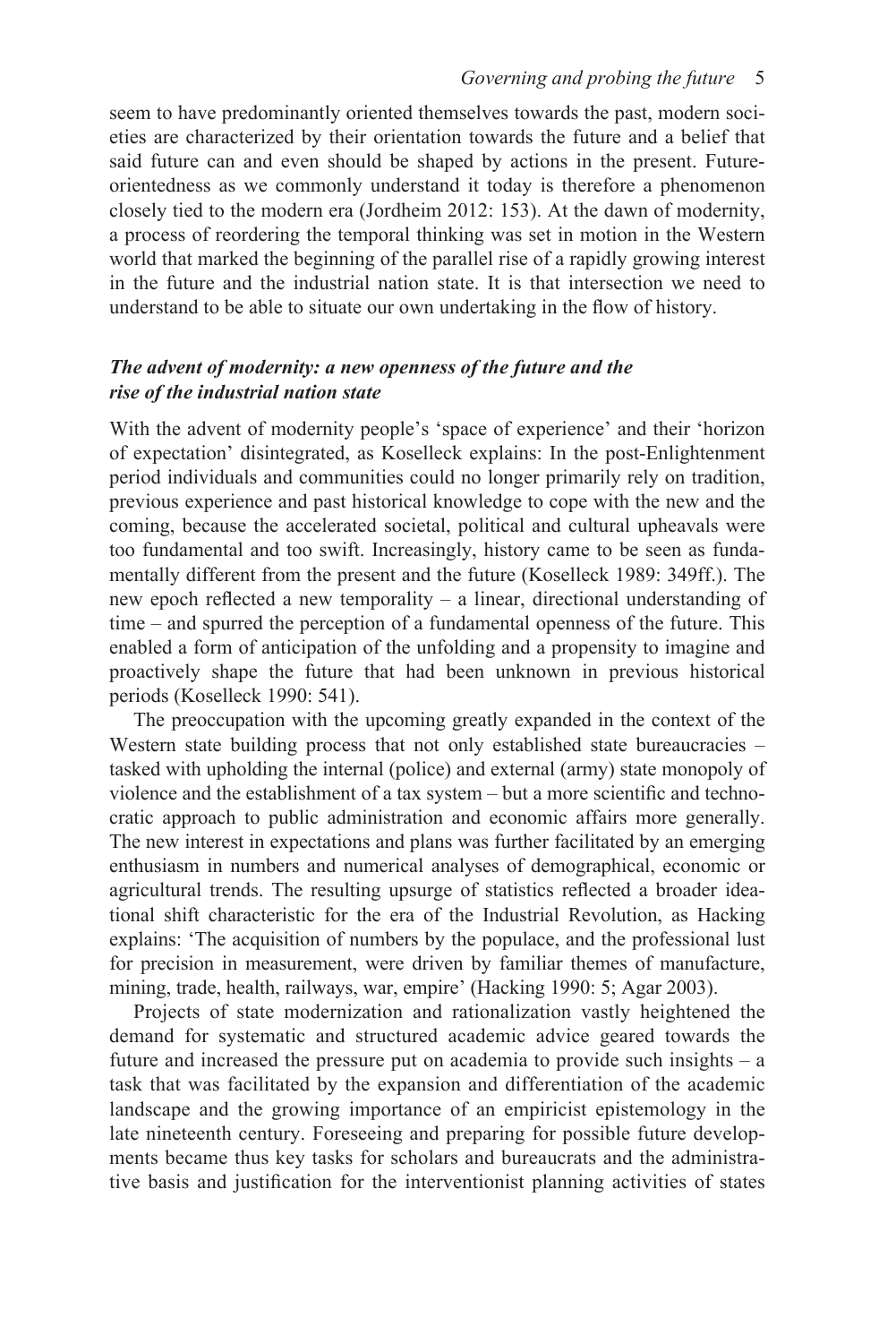(Seefried 2015: 40). State intervention peaked in the war economies of World War I and in post-depression era efforts to avoid similar economic crises by developing more efficient tools to anticipate and steer economic development. The economic ideas of anticyclical fiscal spending and fiscal policy interventions developed by John Maynard Keynes were especially influential in fostering a future-oriented, prognostic perspective on processes of socio-economic planning (Van Laak 2008).

The trend towards anticipating, planning and engineering the future was intensified further in the years to follow, when notions of technocratic rationalization, resource optimization and societal engineering emerged simultaneously in Europe and the US. Under both fascist and communist rule, these ideas soon acquired a totalizing determination as revolutionary blueprints of a new sociopolitical/racial order, which drew upon large amounts of newly generated statistical and planning data. They culminated in the brutal race policies, forced displacements and genocidal policies emblematic for both regimes, as well as in many of their totalitarian architectural, infrastructural and engineering projects. While the totalitarian character of planning and societal engineering was thoroughly discredited thereafter, scientific approaches to the future kept blossoming on a different basis in the decades after World War II (Van Laak 2008; Seefried 2015).

#### *The golden age of future studies: big science and the dark side of modernity*

The 1950s and 1960s are often described as the 'Golden Age' of future studies. Geopolitical, technological and social drivers contributed to the parallel rise of big social and political planning ambitions, on the one hand, and big science, on the other. First, the economic reconstruction and recovery efforts of the post-war years led to big investments in research and a large growth in the number of trained scientists working in a diversified landscape of research institutions on both sides of the Iron Curtain. This in turn triggered a phase of professionalization and specialization as well as a general 'science boom' and blossoming of academic output (Rossiter 1985; Holloway 1999). Second, this trend was fostered by the establishment of 'big science' projects commissioned and funded by big states, resulting in a dense entanglement of academic work with governmental interest. Early on, and building upon vast wartime efforts such as the *Manhattan Project* that had led to the development of the US atomic bomb, these 'big science' project concentrated on the defence sector. Later, however, they rapidly spread to a wide variety of social and natural sciences disciplines (Reynolds 2010; Solovey 2001; Galison 1992).

Third, the invention, improvement and fast diffusion of computers contributed heavily to the rise of future studies in the decades after World War II. New technologies made the collection, structuring and processing of large amounts of data possible and raised the hope that computational models could be built to anticipate future developments (Agar 2003; Edwards 1996). Fourth,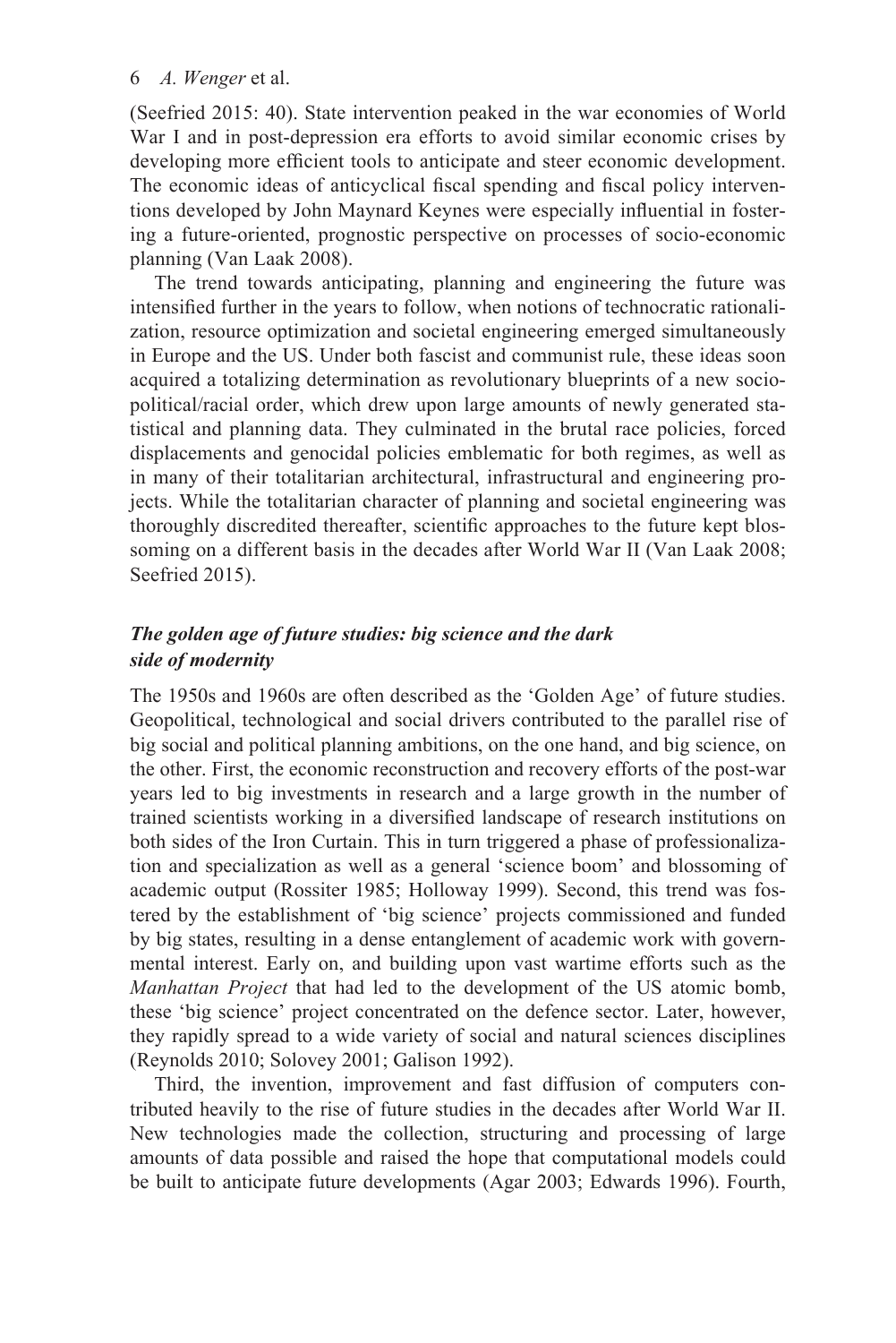the growing interest in the future was not only driven by material factors but also stimulated by new ideological-intellectual currents that gained hold in the middle of the twentieth century, as Andersson and Rindzevičiūtė explain convincingly:

Different strands in futures research stood in either striking proximity to or critical engagement with modernization theory, which garnered authority in both social science and politics by the early 1960s. Similarly important were emerging postulates of rationality, created with an aim to explain and foretell social developments so that desirable ones could be privileged and undesirable ones avoided. Through such approaches in the social sciences, the future reemerged as a scientific interest, but also as an object of control and intervention.

(Andersson and Rindzevičiūtė 2015a: 3)

Several of these trends became manifest in the newly founded interdisciplinary research domain of cybernetics. Based on the premise that natural, social and technological processes and systems all behave according to similar patterns, this new meta-discipline aimed to uncover the information transfer and underlying rules and mechanisms within a certain system but also between the system and its environment. The proximity to the future studies field is evident: If all systems behave according to a set of specific rules and information transmission patterns, this would allow the simulation and modelling, and ultimately also the predicting and forecasting, of natural and social actors' behaviour and even of complex systemic processes. Unsurprisingly, these convictions fed into an outright and arguably quite paternalistic euphoria for steering, planning and social engineering that culminated in the 1950s and 1960s (Seefried 2013, 2015; Van Laak 2008).

While large parts of this cybernetic-inspired research remained staunchly empirical and positivist in its outlook, there was also new space for a criticalnormative investigation of alternative, emancipatory, even utopian futures. Writings within this latter research strand provided discursive space for discussions about multiple possible futures, change and agency vis-à-vis mankind's futurity as well as about participation, responsibility and empowerment to actively shape what is to come. At the same time, and in light of new cultural currents, non-traditional political actors had begun to fundamentally problematize the orthodoxy of Western political and economic principles and had called for a discontinuation or at least recalibration of the capitalist orientation on growth and consumption (Radkau 2017: 242ff.).

The 1970s witnessed the emergence of a new perception of the 'dark side of modernity' (Giddens 1990: 9) in the West, as the almost mythical expectations raised by the positivist steering and planning ambitions of the previous decade had remained unfulfilled. The appearance of hitherto unknown, potentially existential risks to humanity and the planet's ecosystems triggered apocalyptic scenarios and future scepticism among many in the Western world (Beck 1986).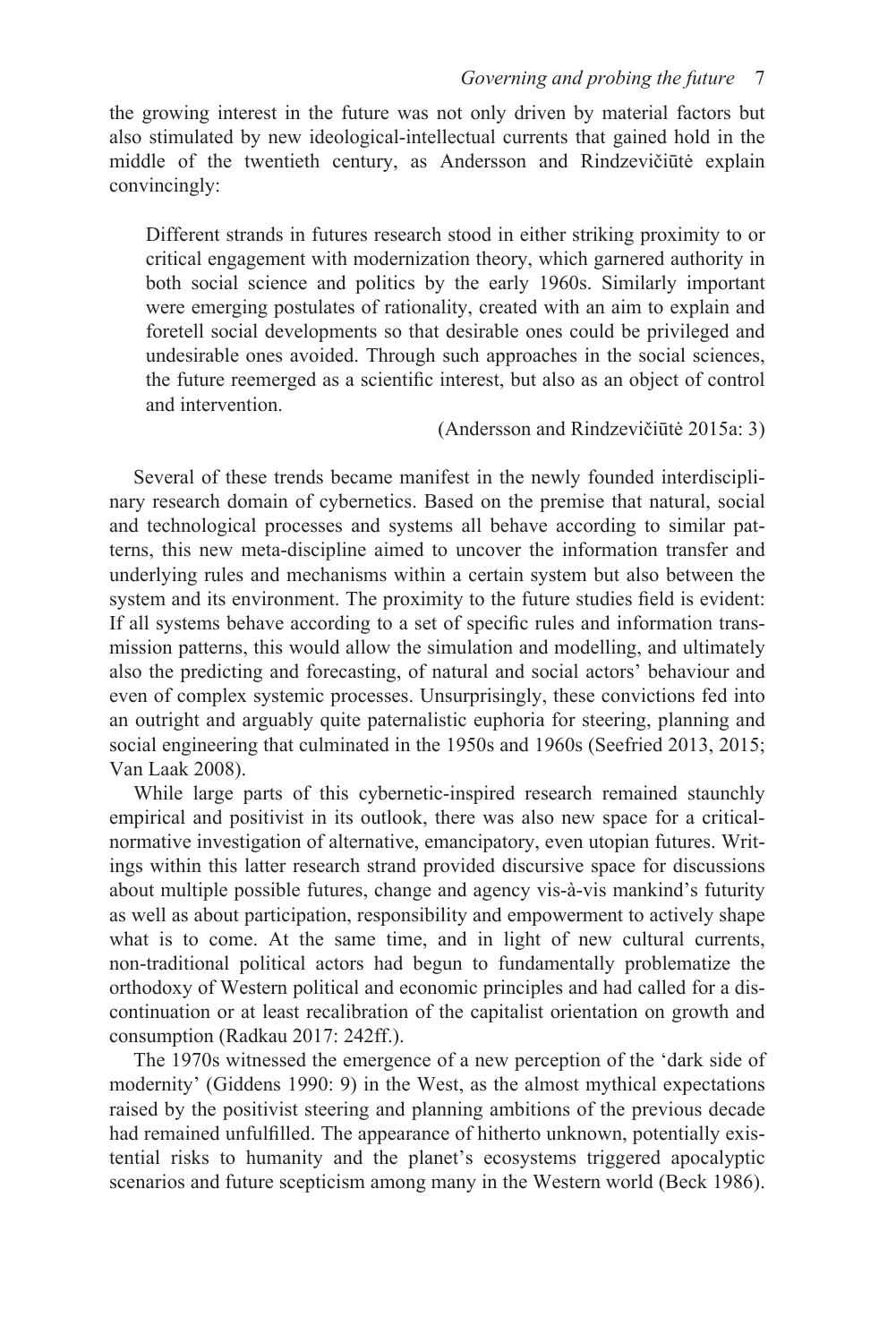The pessimistic economic and ecological forecasts contained in the widely acknowledged 1971 report 'The Limits of Growth' by the Club of Rome nurtured these concerns – despite strong criticism of the report's underlying methodology and data basis (Seefried 2015). The future was no longer considered an untouched space to be colonized, but came to be seen as a 'crowded territory', filled with the actualized desires, hopes and fears of previous generations (Adam 2008: 115).

# *A contested future: between visions of colonizing and visions of abolishment*

Since the – unforeseen – ending of the Cold War, the status of the future as a point of orientation and its openness has remained contested – vacillating between visions of colonizing and visions of abolishment. The end of the bipolar superpower confrontation led some to envision a new and open globalized – perhaps even cosmopolitan – future freed from the ideological chains of the past (e.g. Blechman 1998; Held 1995a, 1995b). Others foresaw 'the end of history' and a closure of political futures and future possibilities, because the victory and universalization of the liberal democratic order represented the final stage in the ideological evolution of mankind (Fukuyama 1992). While the latter left little room (and need, some would say) to shape and design trajectories toward the future, the former contained a far more activist understanding of designing, governing and even colonizing of what is yet to come. It opened up scope for a – perhaps even participatory – 'future imagining' and 'future making'. According to such an understanding, perceptions of the future not only provide orientation between the past – as a source for the extrapolation of knowledge, the present – as the space for planning and decision-making, and the future – as the teleological goal. They also blend 'the descriptive and the performative' (Nelson *et al*. 2008). By producing and acting upon knowledge of the future, we might actually change the very course the future takes – or at least attempt to shape and forge it. Thus, prophecy and control converge, as Choucri argues: 'The possible/desirable becomes the domain of policy planning which, in turn, results in some institutionalized imperative for forecasting. Viewing the future involves, to some extent, creating it' (Choucri 1978).

However, in light of new dramatic challenges such as climate change, resource scarcity or emerging new diseases the imaginaries of a possible future and the possibility of human control have become more pessimistic, as Assmann observes:

In many areas such as politics, society and environment, the future has lost its lure. It can no longer be used indiscriminately as the vanishing point of wishes, goals and projections. … The future, in short, has become an object of concern, prompting ever-new measures of precaution.

(Assmann 2013: 41)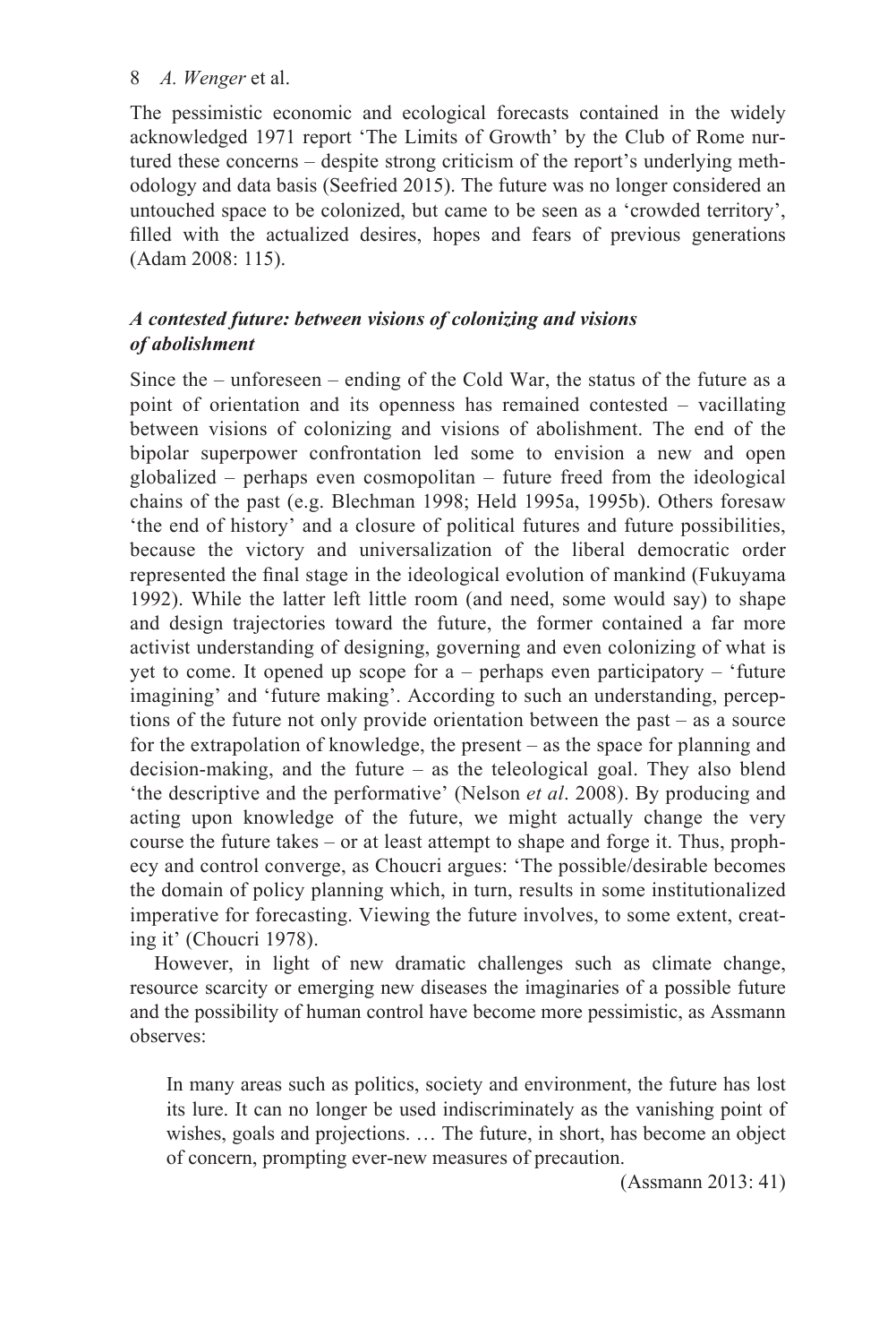Digital technologies and their interlinkages with newly emerging technologies in the fields of AI (artifical intelligence), space-based technologies and quantum computing promise great benefit, but also come with increasing vulnerabilities and great uncertainty (Dunn Cavelty and Wenger 2019). Moreover, the technologies that we invent and implement today potentially trigger such momentous, delayed consequences that the 'temporal category of the future is being abolished and replaced by that of the extended present' (Nowotny 2018: 51).

Perhaps yet another fundamental alteration in our temporal thinking is under way, creating a paradox at the science–policy interface: The rise of the precautionary principle and the concept of resilience in many public policy fields reflect a growing feeling among policy-makers that in a world of great complexity and interconnectedness risks cannot always be controlled and disruptions and discontinuities are inevitable (Dunn Cavelty *et al*. 2015). At the same time, reminiscent of earlier beliefs, the current advances in the data sciences come with the promise that the integration of new analytical tools together with the availability of new data and rapidly growing computing power will allow to address the future in policy-making on an unprecedented scale and speed (Hofstetter and Lieberherr 2019).

In sum, policy-makers – at least in the West – seem to live in a world in which the horizon of possibilities is shrinking at the very time that the technical possibilities to influence and shape the immediate future are rapidly expanding. It is within this context marked by new technological risks and opportunities and a related, new awareness for the future in politics and academia that this book is situated.

## **Probing the future: epistemological choices and their socio-political consequences**

Policy-makers seek knowledge as a form of guidance for policy-decisions that are necessarily geared towards the future. They require concrete and often specific knowledge that enables them to take decisions which, in many cases, will only become manifest in the mid-to-long-term, and to proactively manage the future with all its uncertainties and unknowns (Bobrow 1999; Byman and Kroenig 2016). That means that policy-makers have little choice, they need access to scientifically robust knowledge and future-oriented policy-advice to muster public support for solutions of increasingly complex policy problems, from modelling climate change and explaining the causes of the recent global financial crisis to preventing deadly conflicts and reducing urban violence. Scientific progress and the invention of new technologies come with the promise of considerable economic and social benefits, but at the same time contain considerable technical, social and political risks.

This is one of the reasons why almost all academic disciplines from the social sciences and humanities to the natural sciences and engineering are increasingly expected not only to deal with politically, economically, socially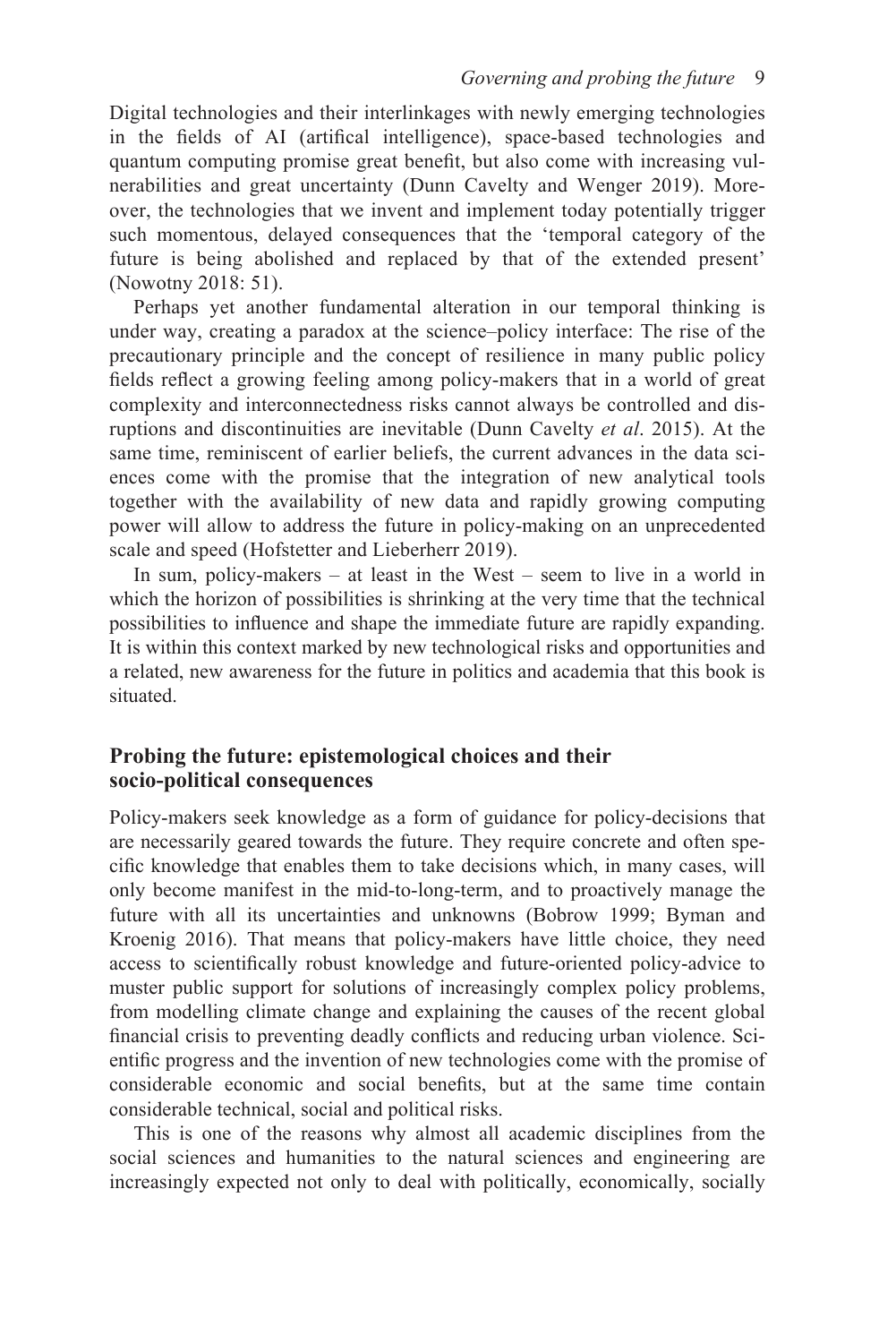relevant issues, and to commit to outreach and science communication strategies, but also to preview, anticipate and provide solutions to future problems and challenges (Kristof 2014). At the same time, whenever a major crisis or turning point in global affairs occurs, it is particularly the social sciences and humanities that are criticized for failing to predict key global events. Prime examples are IR (International Relations) scholars who did not foresee the end of the Cold War; Middle East experts who did not anticipate the Arab Spring; or EU scholars and political scientists who failed to foresee developments such as Brexit or the rise of populism in recent years.

Such criticism is not new and at times it goes along with growing pessimism towards science, technology and experts more generally. For many years now, voices from both within and outside the academic field have criticized the social sciences for focusing on the wrong issues and being too absorbed in questions that have little or no policy-relevance; for failing to generate the kind of future-oriented knowledge that allows policy-makers to take action to avoid future crises. According to this view, scholars should strive for a better toolkit to solve pressing policy problems, instead of getting lost in philosophical and meta-theoretical debates. Disciplines such as Political Science, International Relations, Security Studies or History are strongly pressured to justify their funding by being policy-relevant and by making futurerelated, forward-looking contributions (George 1993; for a different view see Zambernardi 2016).

#### *Future studies and future politics*

We see that the future as an object of scholarly contestation is back in the social sciences and beyond – stimulated by increasing demand for policyrelevant work in general and for future-oriented knowledge in particular; by a process of introspection why many disciplines failed to anticipate some of the key global events of recent decades; and by the emergence of new analytical and technical tools for prediction and anticipation. Today we observe renewed reflection and debate about the intricacies and fallacies of probing the future (Ward 2016; Montgomery 2016) in a time of complexity, uncertainty and seeming unpredictability.

This new impetus spurs new questions and contributes to an innovative research agenda on future studies and future politics. Which means do we possess to generate knowledge about the future? What type of future knowledge do policy-makers seek and what type of knowledge can academia provide (Avey and Desch 2014; Desch 2015)? What are the anticipatory practices and modalities prevalent in specific cultural and political contexts and policy domains? Do we have to question foreseeability in (international) politics altogether (Gaddis 1992; Taleb 2009) and instead turn to precaution, preparedness and resilience (Aradau 2014; De Goede 2008)? Do we need to adapt our methodologies and turn to gametheoretical mathematical modelling (Bueno de Mesquita 1998, 2002, 2010)? Will 'big data' analytics pave the way for 'cybernetics 2.0' (Helbling *et al*. 2019;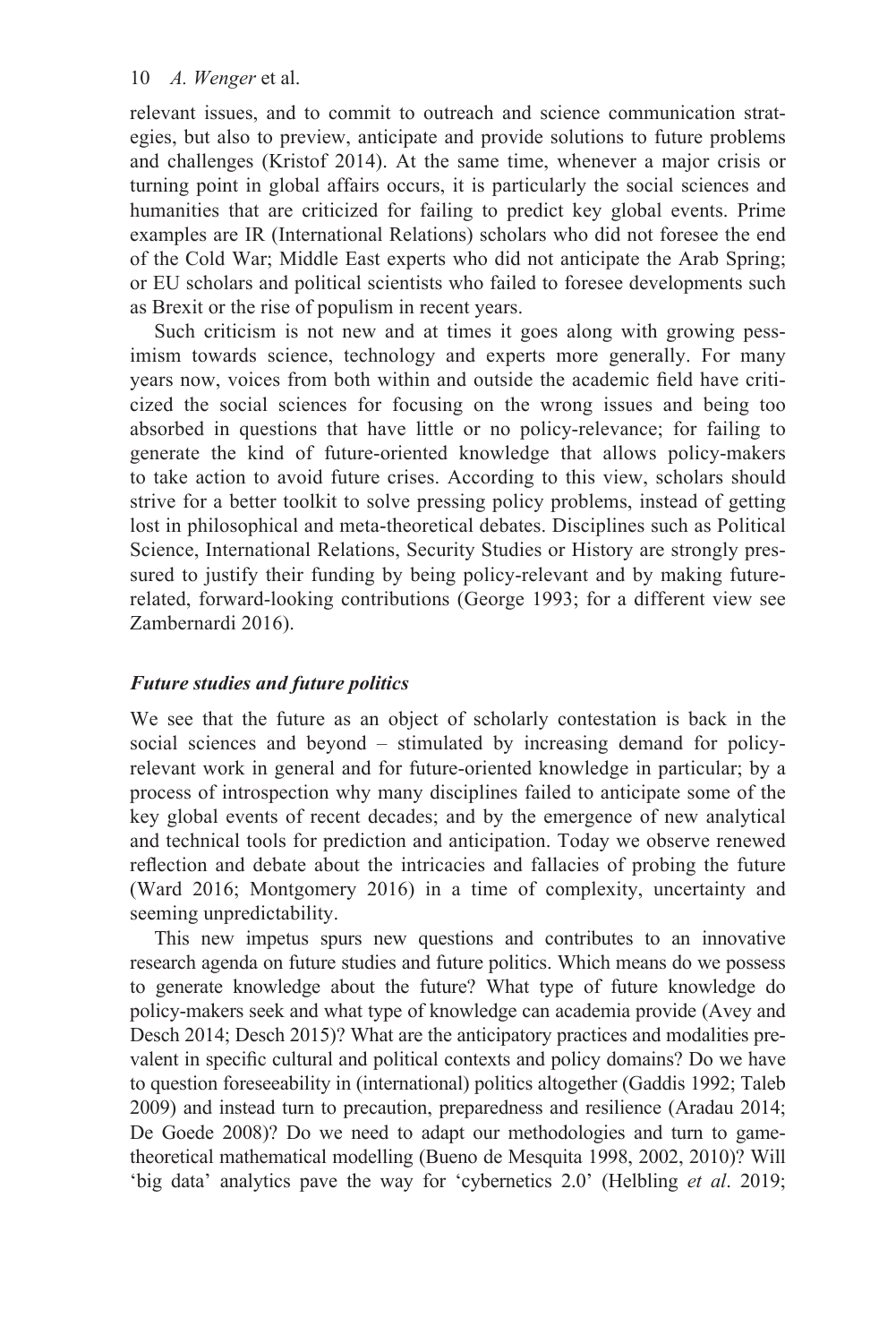Kitchin 2014; Jäger 2016)? Or is the anticipation and forecasting of the future an – individual or crowd-based? – skill that needs to be cultivated, trained and practised (Tetlock and Gardner 2016; Mellers *et al*. 2015)?

In light of these questions and puzzles, this book brings together contributions by an interdisciplinary group of international scholars from Political Science/ International Relations, Security Studies, International Political Economy, International History, Sociology of Technology and the Life Sciences. The research endeavour profited a lot from the rich body of work on the future that has emerged in the recent decade in history, sociology and political science. This includes inquiries into the role of risk and uncertainty in International Political Economy (Beckert 2013; Kessler 2008; Nelson and Katzenstein 2014); critical security scholars' work on the governance of risk (Aradau and van Munster 2001, 2007); qualitative (Berenskoetter 2011; Meyer 2011; Neumann and Øverland 2004; Feder 2002; Montgomery 2016) and quantitative (Bueno de Mesquita 2002; Doran 1999) theoretical work in IR more traditionally; empirically driven analyses in specific subdisciplines of political science (Montgomery and Mount 2014; Montgomery and Sagan 2009; Ward 2016; Ward *et al*. 2010; Ward *et al*. 2013); or psychological (Mellers *et al*. 2015; Tetlock and Gardner 2016) as well as sociological and historical studies (Jasanoff 1994; Jasanoff and Kim 2015; Andersson and Rindzevičiūtė 2015b; Seefried 2015).

Also, numerous studies on future-thinking have inquired into the politics of anticipating the future: Who has the power to decide which future is desirable (Grunwald 2008; Brown *et al*. 2000)? Power and hierarchy at work in bureaucracies and the public often predefine whose predictions and scenarios are heard and gain traction in policy-making (Connelly *et al*. 2012; Connelly 2008; Andersson and Rindzevičiūtė 2015b; Radkau 2017). Alternative scenarios can have far-reaching political implications and specific previsions are sometimes bluntly (mis)used for (partisan) political purposes. Across time and space, the presumed authority of scientists, policy-consultants and political experts has been used by policy-makers to limit the discursive space for disagreement and opposition, thereby enabling decisionist modes of government (Habermas 1968; Schelsky 1970).

The current literature on future thinking in politics and IR distinguishes three different types of 'forward reasoning': forecasts, predictions and scenarios (Choucri and Robinson 1978). In sociology, science and technology studies, and economics, we also find concepts such as expectations, promises, imaginaries, visions and fictions which all share a more normative valuation (Konrad *et al*. 2017; Beckert 2013). In addition to these broader distinctions, future-oriented studies differ along several other analytical dimensions: the role of contingency vs. ceteris-paribus conditions; agency vs. structural determinism; their normativeprescriptive content; or the time horizon (short-term/long-term) under consideration (Bernstein *et al*. 2000; Grunwald 2008; Meyer 2011; Becker *et al*. 2016). However, this attempt at categorizing the different forms of future thinking cannot conceal that the terms are often used interchangeably and that the different analytical standpoints and assumptions remain hidden. Foregrounding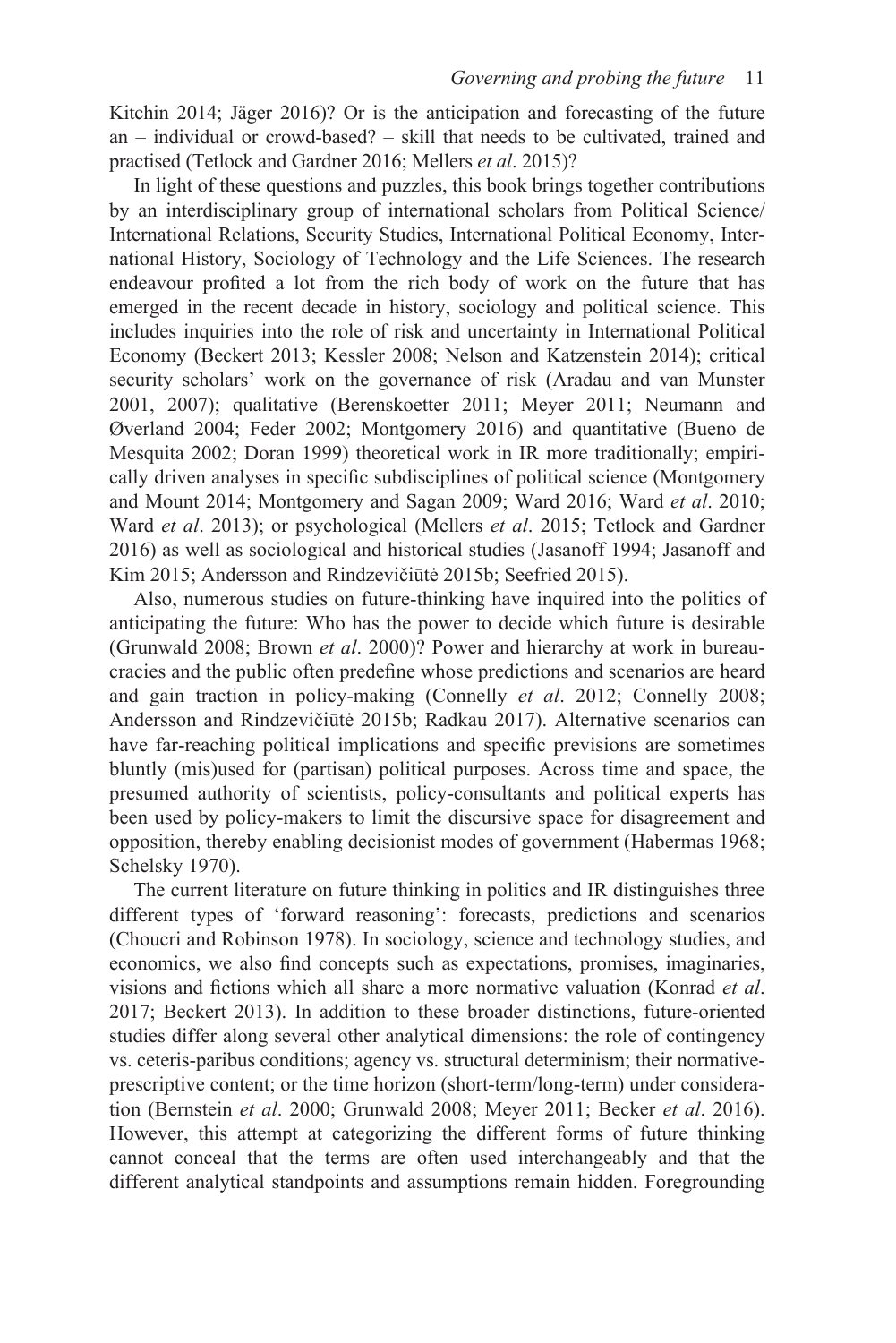those by making different ways of thinking about the future explicit is where this book hopes to make its contribution.

#### **The goal and structure of the book**

The goal of the book is to inquire into the renewed interest in governing and probing the future at the intersection of politics and academia. In the second part, the book adds to an understanding of the diversity and pluralism of contemporary future-oriented work, systematically analysing the underlying epistemological assumptions and ethical and political implications of different academic perspectives on and contributions to future-oriented policy-making. In the third part, the book discusses the role of future knowledge in decision-making across different empirical issues, analysing how prediction is integrated into public policy and governance and how in return governance structures influence the making of knowledge about the future.

That said, [Part II](#page--1-0) of the book is not just about the science of prevision, as [Part III](#page--1-0) is not only about the politics of prevision. The point is rather that the politics and science of anticipating the future are closely interlinked: All of the book's contributions integrate the two analytical dimensions – the epistemology of prevision and the political and ethical implications of prevision – in an attempt to analyse how the science of addressing the future is integrated into the politics of anticipating the future and vice versa. This way, the book would like to contribute to a better understanding of the complex interaction and feedback loops between the processes of creating knowledge about the future and the application of this future knowledge in public policy and governance.

#### *Academic perspectives on and contributions to future-oriented policy-making*

[Part II](#page--1-0) of the book discusses different academic perspectives on and contributions to future-oriented policy-making. The first two chapters address the two main analytical dimensions – the role of prediction at the intersection of power and democracy and the epistemology of prediction in the social and political sciences – in greater detail. The next three chapters introduce the reader to some pressing 'practical issues' of future-thinking at the science–policy interface. They look at prevalent biases; examine the role and contribution of thinking historically for policy; and provide a typology of different forms of future studies.

Opening [Part II o](#page--1-0)f the book, *Sheila Jasanoff* analyses how the predictive politics of future-making fundamentally alter existing practices of constitutional democratic government by upsetting three archetypical foundations: its materiality, its presentism and its localism. The outcomes of contemporary political struggles, Jasanoff argues, are no longer conceived as immediate, tangible and available for popular evaluation and judgement. Instead, contemporary political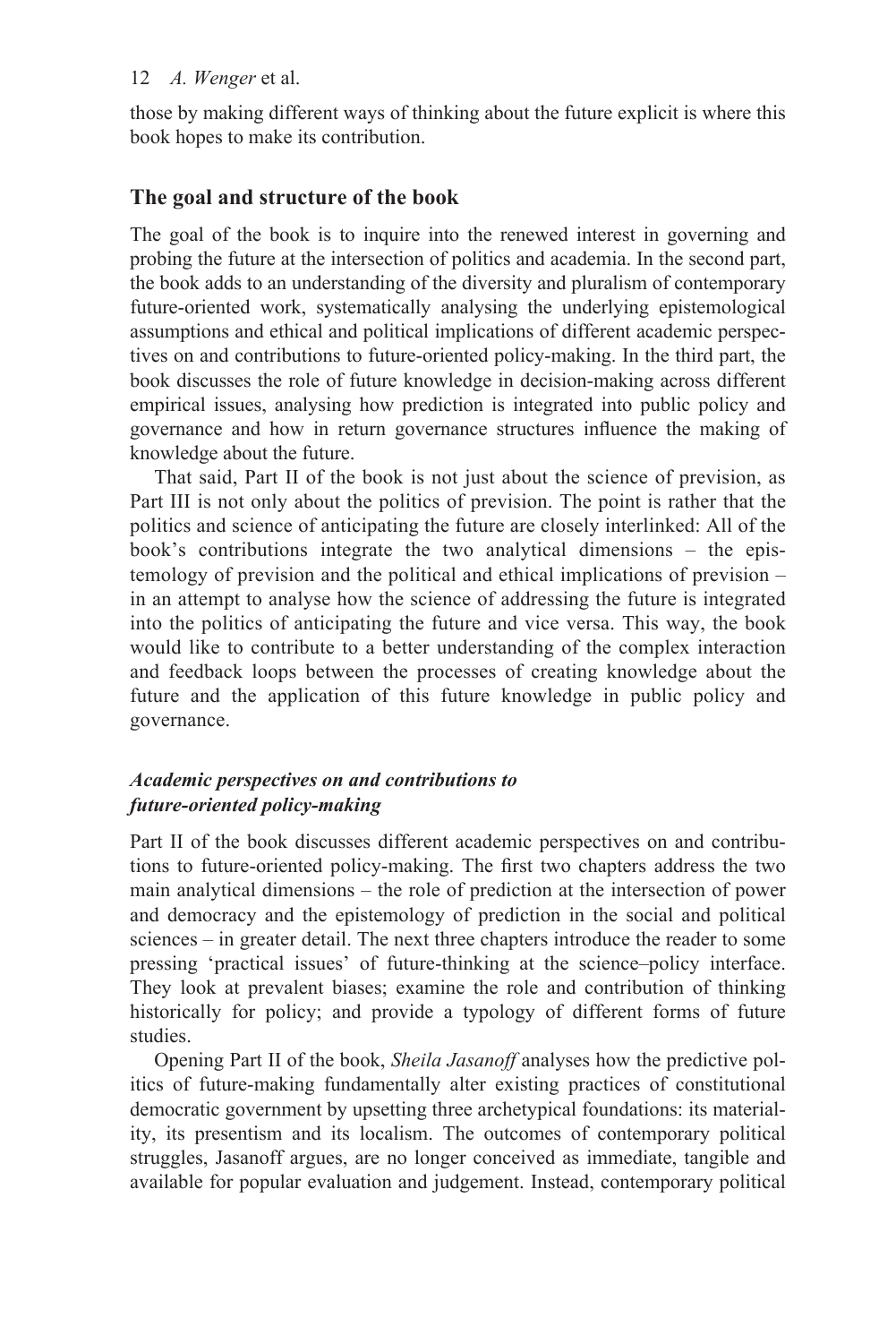contestations revolve around collective political imaginations of the future in which different, often even conflicting or opposing, visions are negotiated. These negotiations – what one might term the 'politics of the future' – thus continually enact and engender possible 'dreamscapes' and provide a space in which visions of the future originate and flourish or are met with resistance. The consequences of these negotiation processes are far-reaching, because once a certain vision of the future is embedded and acted upon, it co-constitutes and precipitates a specific future trajectory, while necessarily also precluding 'alternative futures'. It is crucial to understand the power-laden, hierarchically structured nature of these negotiations in order to restore and reclaim democratic participation in the politics of the future. But the changes brought about by the rise of science and technology as major forces in world-making go even beyond the domestication of the future for present-day political action. Predictive politics have also fundamentally changed the objects of governance, the instruments of political intervention, and the political subjects and polities. Drawing on her rich work in Science and Technology Studies (STS) and political theory, Jasanoff shows how prediction as a new form of governance uproots existing practices of constitutional government, brings new questions of trust and accountability into national and global debates, and spurs new movements in political and social thought that amount, in effect, to a reconstitutionalizing of contemporary politics (Jasanoff 2020).

Following this, *Gunther Hellmann* introduces a pragmatist perspective on foresight and hindsight that conceptualizes knowledge as 'know how' that is largely the same about the past, the present and the future. Explaining backward and predicting forward reflect a similar narrative structure in which concepts ('why' questions) and facts ('what' questions) are 'hanging-together' in some form. Knowledge about the past, present and the future are all based on acknowledgement and applied by pragmatist problem-solvers – be they policymakers or academics – to solve some problem in order to cope. Such a perspective of redescriptive sense-making, Hellmann argues, offers a different perspective on the future than both a perspective from the natural sciences – in which the future needs to be discovered and invented – as well as from the perspective of a positivist and realist social science point of view – which separates concepts ('why' questions) and facts ('what' questions). While positivists use probabilistic vocabulary grounded in theory-based backward-looking explanation, thereby closing the past by getting it right or wrong, pragmatists opt for the expansion of the horizon of possibility, encouraging human agency and creativity (Hellmann 2020).

*Michael Horowitz* addresses the issue of cognitive biases in future thinking. To structure our understanding of how biases shape our ability to forecast, he addresses three areas. The first is about the object. Some things – those that occur with a certain regularity – are easier to forecast than others, such as emotional acts. The second is about the type of individual, group or organization which does the forecasting in order to tackle well-known individual or group biases. The third is about the methodology that is used. Each of the three areas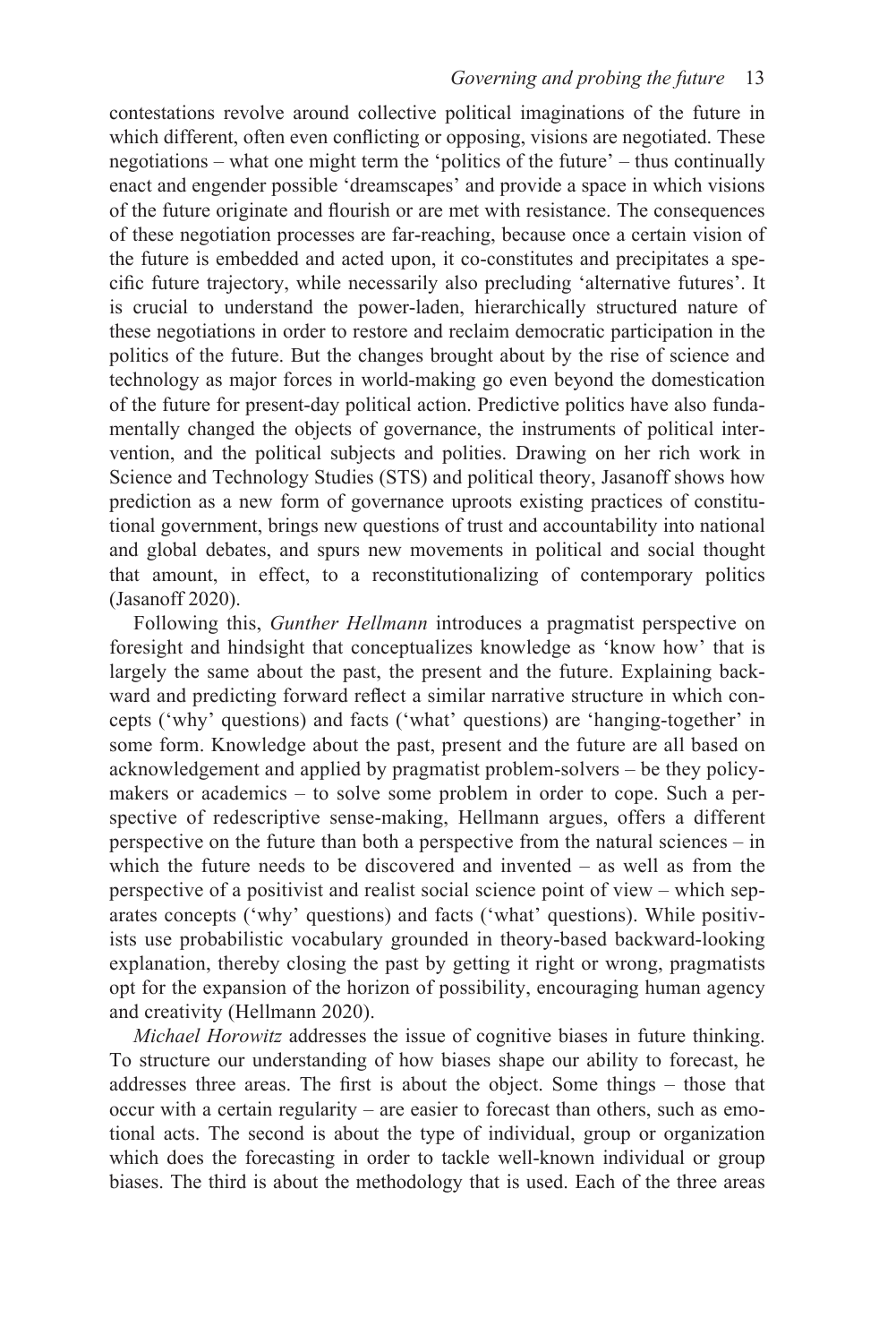come with their own challenges, but many of them can be overcome. If the possibilities and pitfalls are addressed at the very beginning of a forecasting process and expectations about what type of knowledge a given process can generate are an important part of the communication between policy and analysts, then the overall validity, legitimacy and efficiency of forecasting activities can be improved (Horowitz 2020).

The relationship between historians and policy-makers – or for that matter history and policy-making – is an uneasy one, *Francis J. Gavin* reminds us in his chapter. Policy-makers demand certainty, prediction and actionable knowledge, whereas most historians are wary about the political misuse of historical analogies, see their primary role as one that confronts and challenges power, and often focus on the underrepresented voices without power. Yet a historical sensibility, Gavin argues, can be helpful to policy-makers and act as bridge between the past and the present. History is not about policy relevance per se, but it helps to develop a perspective of public-mindedness. Thinking historically goes along with an appreciation that history is not linear, that at times it accelerates in unanticipated ways, that decisions need to be taken in a context of complexity and specificity and therefore may well have unintended consequences beyond the immediate issue, time and place. Historians are pragmatists in so far as they combine a macro-view with a micro-view and events with causes in a narrative that connects the past with the future (Gavin 2020).

*Myriam Dunn Cavelty*'s chapter looks at the assumptions and expectations that drive the applications of different scenario planning methods in bureaucracies, moving in three steps from context to practice to impact. In the context of an environment dominated by risks and different levels of uncertainty, relevant actors in public policy employ two different forms of scenarios for future planning. The first type is used for risk assessment, which is then typically used as an input for contingency planning. The second type is used to depict possible future situations in a narrative way, used more often as a basis for the development of long-term strategies. The most substantial difference between these practices is the type of knowledge sought to build them. In the first type, scenarios are understood as 'adverse event illustrations' and are thus based on 'secured' knowledge, which relates to experiences made in the past. In the second, a group of usually diverse people is brought together in order to be creative and imaginative in the process of drafting visions of the future. Interesting and somewhat paradoxical dynamics are revealed: Actors in public policy mainly strive for actionable, 'secure' knowledge, but they also know quite well that the results obtained are much higher in uncertainty than the methodologies suggest. Therefore, they start acting accordingly: by managing the risks of being wrong about risks. Due to this awareness, the future and status of 'old-school' prediction is potentially declining. However, a destabilization of the belief that the future can be known also opens up new possibilities for public policy, such as the establishment of inclusive, interdisciplinary and democratic forecasting exercises in many different areas of policy-making (Dunn Cavelty 2020).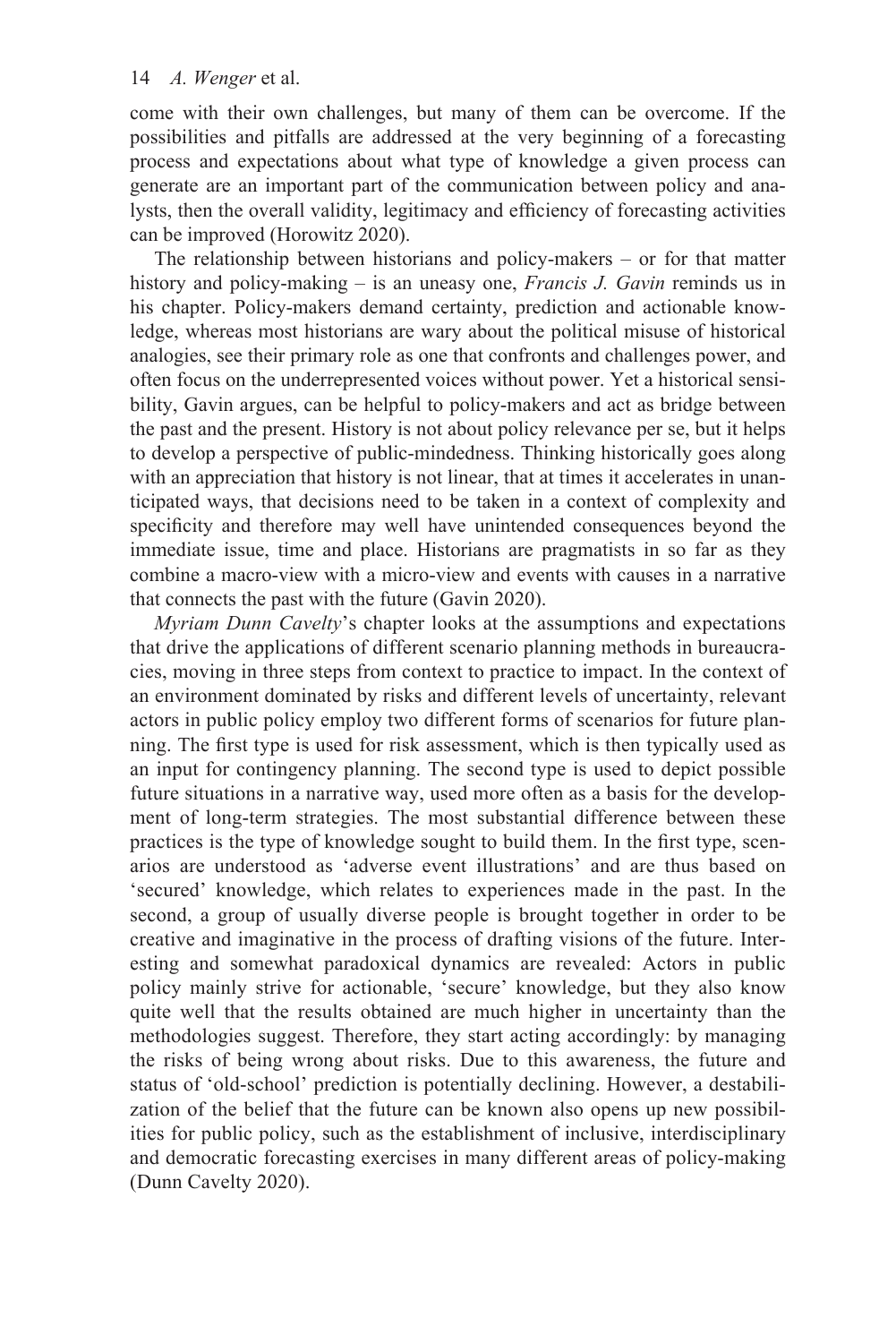#### *The role of prediction in public policy and governance: empirical perspectives across different policy fields*

[Part III](#page--1-0) of the book analyses the role of prediction in public policy and governance, illustrating how risk and uncertainty are dealt with across different policy-fields – from climate, health and markets to bio- and nuclear weapons, civil war and crime. It discusses whose predictions are integrated how deeply into what forms of governance systems and what consequences this has for the making of future knowledge, on the one hand, and the socio-political order on the other. In order to make the empirical chapters comparable and systematic, all authors structure their chapters around the two dimensions of epistemology and politics.

Opening [Part III o](#page--1-0)f the book, *Maria Carmen Lemos* and *Nicole Klenk* analyse the complexities of climate adaption decision-making at the science and policy interface, where the uncertainties of the scientific models interact with the uncertainties of policy-making. Global climate models from a scientific point of view leave little room for doubts that climate adaption is warranted. Yet most climate adaption decisions are taken at the local and national levels, where the uncertainties of the models become bigger and the policy trade-offs with other socio-economic and political risks and interests are more pronounced. Within this broader context, the two authors show how the knowledge that underpins decision-making is co-produced by science and policy, at times paralysing politics while politicizing science. They highlight the political and ethical consequence of adaption research and policy-making summarizing three case studies. These case studies show that the climate models may empower technocrats to have a disproportionate influence in decision-making over social and political distributional conflicts; that local attempts to mobilize adaptions capacities are often not in alignment with planning at higher levels of government (resulting in plans without implementation); and that vulnerability assessments at the local level may have unintended consequences, producing risky knowledge that may change property values, creating legal uncertainties as regards who is liable for such risks (Lemos and Klenk 2020).

*Ursula Jasper* demonstrates how governing and managing the uncertain future has become an increasingly important reference point in individual and global public health. She argues that both domains – while building upon different methodologies and tools – are driven by a growing 'anticipative medicalization': They are shaped by attempts to implement comprehensive and allencompassing networks of diagnostics and disease surveillance that allow fewer and fewer risks to our well-being – from defective genes to newly emerging pathogens – to go unnoticed. This development has largely been enabled by the unprecedented progress in digital health technologies and artificial intelligence and by the accumulation of massive amounts of health related data. Yet, while we currently witness an almost unfettered optimism in technological feasibility and the benefits of these advances, many fundamental ethical and politicalregulatory questions remain unsolved (Jasper 2020).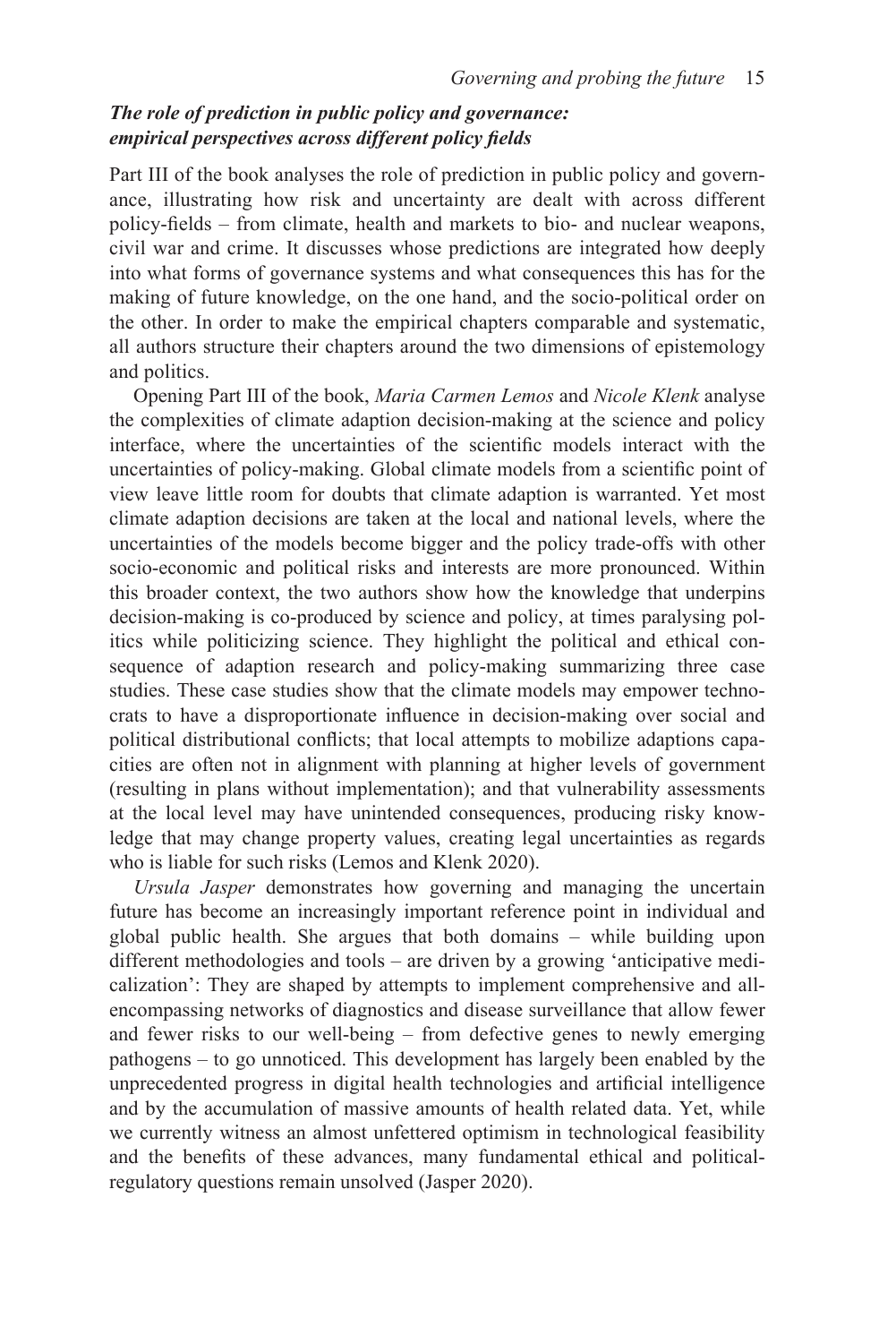*Peter J. Katzenstein* and *Stephen C. Nelson* take the fact that economists failed miserably in anticipating the 2008 financial crisis as a starting point for an analysis of financial market governance and the role economic models play within these markets. The looming catastrophe of uncontrollable instability, they argue, reminded markets players and policy-makers that we live in a world of risk *and* uncertainty, in which pragmatic international actors needed to rely on social conventions and institutions to cope with epistemic uncertainty and guide future-oriented decision-making. As a corollary, the crisis should remind economists that their models do not only analyse markets, but at the same time alter them. Recognizing the ambiguity of financial markets, stabilized by selfvalidating feedback loops between economists, market players and policymakers, economists should put the social back into the science that analyses markets. The authors use two case studies – one on a public actor (the US Central Bank), one on a private actor (rating agencies) – to highlight that financial markets are deeply intertwined with social institutions and conventions and that out of a process of social interaction a fictional future emerges that in the form of discursive politics helps to govern future uncertainty and adapt the postcrisis market order (Katzenstein and Nelson 2020).

In their examination of the role of popular culture in imagining future biothreats, *Filippa Lentzos*, *Jean-Baptiste Gouyon* and *Brian Balmer* turn to a policy field characterized by growing concern about potential new threats and erosion of the barriers to bio-weapons development and use, on the one hand, and almost no public knowledge about past weapons programmes and deliberate outbreaks, the intentions and motivation of potential malevolent state and nonstate actors, or on-going public but secret assessment of threats by other states as regards method, data and outcome, on the other. The authors show how in such situations public actors like NATO and the Pentagon have turned to science fiction to explore and imagine how new technologies may impact on future military operations. In such indeterminate contexts science fiction may play an important role in the wider process of anticipatory knowledge production. Novels and movies are an especially accessible source of imagined futures, because they focus on the human dimension – not technology – and on nonlinear dynamics in the evolution of technological risks and threats. More research is needed, the authors conclude, to better understand how science fiction influences the political discourse about bio-weapons and how it can help to develop ideas about their control and elimination (Lentzos *et al*. 2020).

*Corinne Bara* offers an overview of the subfield of conflict research dedicated to the prediction of civil war and political violence. Civil wars are a hard target to predict, because they are rare events, result from people breaking rules, and are often triggered by unpredictable human behaviour. The subfield shares methodological and epistemological foundations that are characterized by a positivist paradigm of scientific research, natural-scientific and mathematical approaches and sophisticated computational models. Building on a conviction that the limits of prediction are better explored and tested than simply assumed, the literature treats explaining the past and predicting the future as two distinct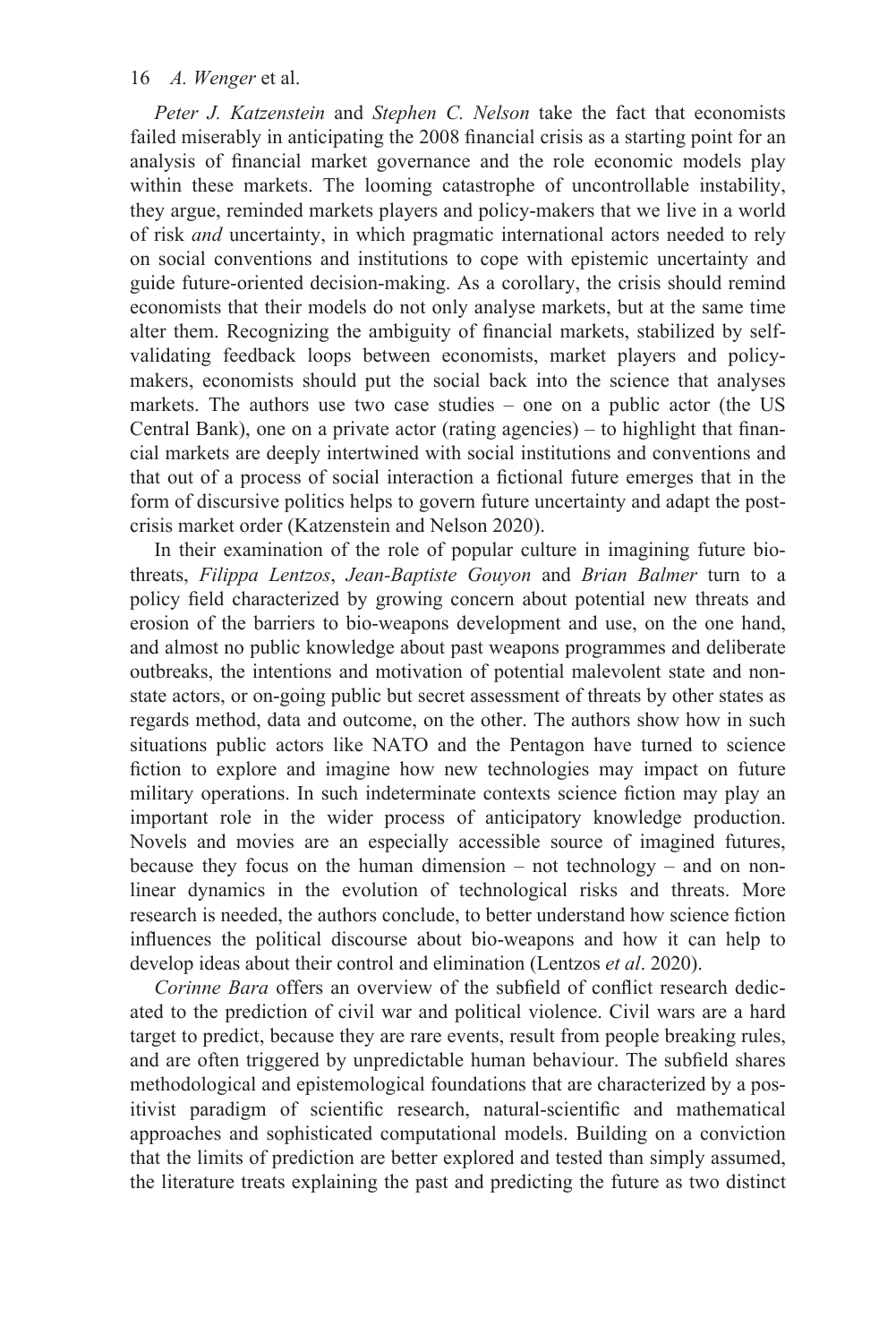tasks. Risk factors identified in past conflicts may fail to predict in unseen (future) data. As consequence, the standard procedure for forecasting the onset of war relies heavily on the 'out-of-sample' evaluation of the predictive (statistical or algorithmic) models. As regards the question how academic civil war prediction can and should influence policy-making, Bara concludes, the primary contribution so far is cutting-edge methodological expertise. The development of more directly policy-relevant predictive research remains – with a few notable exceptions – unchartered terrain (Bara 2020).

The question of how accurate the intelligence services of the United States assessed the global spread of nuclear weapons during the Cold War is the topic of *Jonas Schneider*. This is another case in which uncertainty abounds, because of the pervasive secrecy of the weapons programmes, the dual-use character of the technology and the associated politics of ambivalence, and the absence of a robust theory of why states build or do not build nuclear weapons. US intelligence services tended to overestimate nuclear proliferation, although their estimates – reassessed against today's state of knowledge – varied over time. The main reason for nuclear alarmism reflected how the agencies dealt with uncertainty: Lacking information about potential proliferators' intent and, more generally, about domestic and international demand-side factors, they placed too much emphasis on the technical capability of a state to build the bomb and on overall supply-side trends. While the intelligence analysts were aware of the perils of predicting other states' behaviour under uncertainty, policy-makers wanted clear instead of qualifying language. Paradoxically, the pessimistic forecasts played a crucial role during the 1960s in legitimizing a shift of US policy from nuclear sharing to nuclear nonproliferation, thereby shaping a new global nuclear order at the very time that at the bureaucratic level the intelligence estimates were the least alarmist (Schneider 2020).

Finally, *Matthias Leese* examines how predictive policing makes criminal futures visible and renders them actionable in practice. The industry that develops the software projects a vision of the future in which the algorithmic exploitation of data allows near-real-time decision-making, culminating in the promise to catch a criminal before the crime. Yet in practice, the software needs to be integrated in institutional structures and organizational routines that restrict the theoretical flexibility of situational analysis via limits in terms of planning and dispatching capacity. Updating the system once per day fits the institutional and operational context of existing policy work in Switzerland and Germany, although it only partially fulfils the managerial aspiration of increased efficiency and effectiveness of a reorganized police work. Predictive policing, Leese argues, is not just a technology, but a socio-technical assemblage. The growing computing power and the further algorithmic exploitation of data has the potential to fundamentally transform the relationship the police has with the future. Different societies and political systems will make different use of this emerging opportunity to address the future on an unprecedented scale and speed (Leese 2020).

As summarized and discussed in the conclusion, this book is not so much about the 'rights' and 'wrongs' or the precision of future projections, but about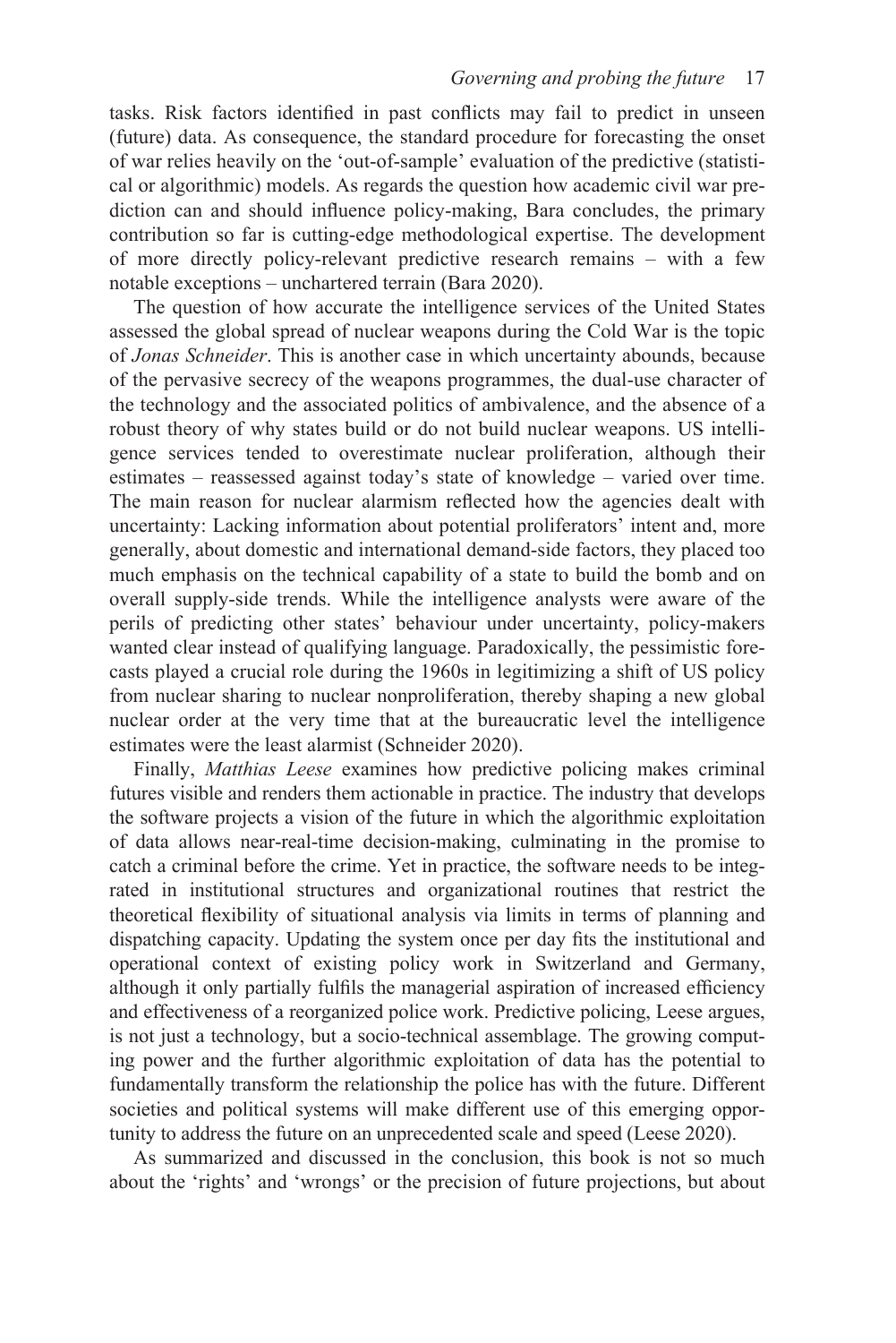inquiring into the politics of anticipating and predicting the future: The contributors to this book seek to understand why futures are sometimes contested while in other instances seem to be almost certain; why one particular account of the future eventually prevails while others fail; who has the power and expertise to preview the future, and whose voices are marginalized; how states and communities use their anticipatory knowledge for decision-making in the present and how they handle knowledge gaps and uncertainties; how the future coconstitutes, reflects back on and shapes the contemporary socio-political order; and what we can learn about how present beliefs, ideas and preferences shape assumptions about what is yet to come (Wenger *et al*. 2020).

# **References**

- Adam, B. (2008) 'Future Matters: Futures Known, Created and Minded', *Twenty-First Century Society* 3(2): 111–16.
- Adam, B. (2010) 'History of the Future: Paradoxes and Challenges', *Rethinking History*  14(3): 361–78.
- Agar, J. (2003) *The Government Machine: A Revolutionary History of the Computer*, Cambridge, MA: MIT Press.
- Andersson, J. and Rindzevičiūtė, E. (2015a) 'Introduction: Toward a New History of the Future' in J. Andersson and E. Rindzevičiūtė (eds) *The Struggle for the Long-Term in Transnational Science and Politics: Forging the Future*, New York: Routledge, 1–15.
- Andersson, J. and Rindzevičiūtė, E. (2015b) *The Struggle for the Long-Term in Transnational Science and Politics: Forging the Future*, New York: Routledge.
- Aradau, C. (2014) 'The Promise of Security: Resilience, Surprise and Epistemic Politics', *Resilience* 2(2): 73–87.
- Aradau, C. and van Munster, R. (2001) *Politics of Catastrophe: Genealogies of the Unknown*, London and New York: Routledge.
- Aradau, C. and van Munster, R. (2007) 'Governing Terrorism through Risk: Taking Precautions, (Un)Knowing the Future', *European Journal of International Relations*  13(1): 89–115.
- Assmann, A. (2013) 'Transformations of the Modern Time Regime', in C. Lorenz and B. Bevernage (eds) *Breaking up Time: Negotiating the Borders between Present, Past and Future*, Göttingen: Vandenhoeck and Ruprecht, 39–56.
- Avey, P. C. and Desch, M. C. (2014) 'What Do Policymakers Want from Us? Results of a Survey of Current and Former Senior National Security Decision Makers', *International Studies Quarterly* 58(2): 227–46.
- Bara, C. (2020) 'Forecasting Civil War and Political Violence', in A. Wenger, U. Jasper and M. Dunn Cavelty (eds) *Probing and Governing the Future: The Politics and Science of Prevision*, London and New York: Routledge, 117–93.
- Beck, U. (1986) *Risikogesellschaft: Auf dem Weg in eine andere Moderne*, Frankfurt am Main: Suhrkamp.
- Becker, F., Scheller, B. and Schneider, U. (eds) (2016) *Die Ungewissheit des Zukünftigen: Kontingenz in der Geschichte*, Frankfurt/New York: Campus.
- Beckert, J. (2013) 'Imagined Futures: Fictional Expectations in the Economy', *Theory and Society* 42(3): 219–40.
- Bell, D. (1964) 'Twelve Modes of Prediction: A Preliminary Sorting of Approaches in the Social Sciences', *Daedalus* 93: 845–80.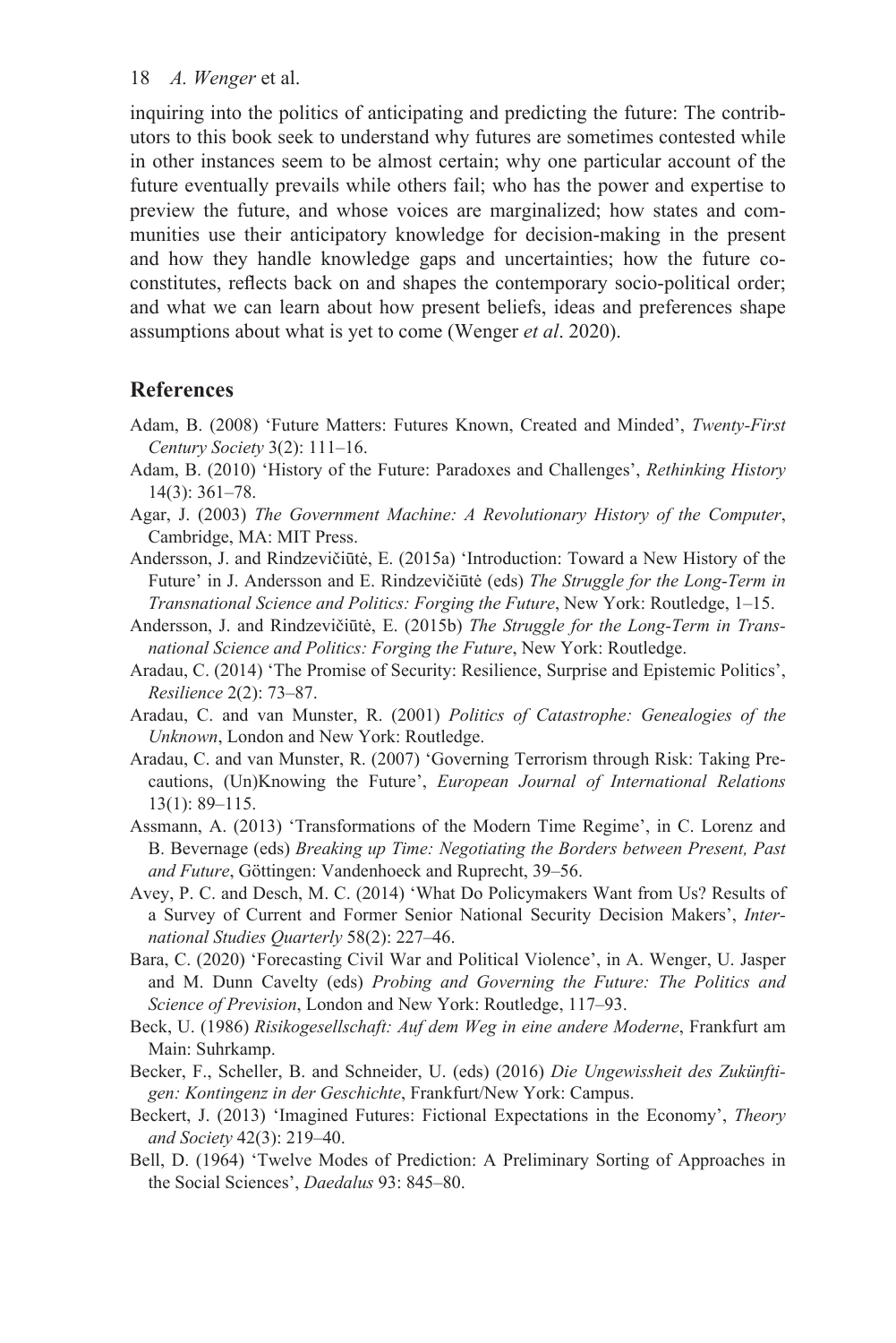- Berenskoetter, F. (2011) 'Reclaiming the Vision Thing: Constructivists as Students of the Future', *International Studies Quarterly* 55(3): 647–68.
- Bernstein, S., Lebow, R. N., Stein, J. G. and Weber, S. (2000) 'God Gave Physics the Easy Problems: Adapting Social Science to an Unpredictable World', *European Journal of International Relations* 6(1): 43–76.
- Blechman, B. M. (1998) 'International Peace and Security in the Twenty-First Century', in K. Booth (ed.) *Statecraft and Security in the Cold War and Beyond*, Cambridge: University Press, 289.
- Bobrow, D. B. (1999) 'Prospecting the Future', *International Studies Review* 1(2): 1–10.
- Brands, H. (2017) 'Why Scholars and Policymakers Disagree', *The American Interest*, 5 June, Online. Available[: www.the-american-interest.com/2017/06/05/why-scholars-and](http://www.the-american-interest.com)[policymakers-disagree](http://www.the-american-interest.com) (accessed 17 July 2019).
- Brown, N., Rappert, B. and Webster, A. (2000) 'Introducing Contested Futures: From Looking *into* the Future to Looking *at* the Future', in N. Brown, B. Rappert and A. Webster (eds) *Contested Futures: A Sociology of Prospective Techno-Science*, London and New York: Routledge, 3–20.
- Bueno de Mesquita, B. (1998) 'The End of the Cold War: Predicting an Emergent Property', *Journal of Conflict Resolution* 42(2): 131–55.
- Bueno de Mesquita, B. (2002) *Predicting Politics*, Columbus, OH: Ohio State University Press.
- Bueno de Mesquita, B. (2010) *Predictioneer*'*s Game: Using the Logic of Brazen Self-Interest to See and Shape the Future*, New York: Random House.
- Byman, D. and Kroenig, M. (2016) 'Reaching beyond the Ivory Tower: A How To Manual', *Security Studies* 25(2): 289–319.
- Choucri, N. (1978) 'Key Issues in International Relations Forecasting', in N. Choucri and T. W. Robinson (eds) *Forecasting in International Relations: Theory, Methods, Problems, Prospects*, San Francisco, CA: W. H. Freeman and Company, 3–22.
- Choucri, N. and Robinson, T. W. (eds) (1978) *Forecasting in International Relations: Theory, Methods, Problems, Prospects*, San Francisco, CA: W. H. Freeman and Company.
- Connelly, M. (2008) *Fatal Misconception: The Struggle to Control World Population*, Cambridge, MA: Belknap Press of Harvard University Press.
- Connelly, M., Fay, M., Ferrini, G., Kaufman, M., Leonard, W., Monsky, H., Musto, R., Paine, T., Standish, N. and Walker, L. (2012) 'AHR Forum: General, I Have Fought Just as Many Nuclear Wars as You Have: Forecasts, Future Scenarios, and the Politics of Armageddon', *American Historical Review* 117(5): 1431–60.
- De Goede, M. (2008) 'Beyond Risk: Premediation and the Post-9/11 Security Imagination', *Security Dialogue* 39(2–3): 155–76.
- Desch, M. (2015) 'Technique Trumps Relevance: The Professionalization of Political Science and the Marginalization of Security Studies', *Perspectives on Politics* 13(2): 377–93.
- Doran, C. F. (1999) 'Why Forecasts Fail: The Limits and Potential of Forecasting in International Relations and Economics', *International Studies Review* 1(2): 11–41.
- Dunn Cavelty, M. (2020) 'From Predicting to Forecasting: Uncertainties, Scenarios and their (Un)Intended Side Effects', in A. Wenger, U. Jasper and M. Dunn Cavelty (eds) *Probing and Governing the Future: The Politics and Science of Prevision*, London and New York: Routledge, 89–103.
- Dunn Cavelty, M. and Wenger, A. (2019) 'Cyber Security Meets Security Politics: Complex Technology, Fragmented Politics, and Networked Science', *Contemporary Security Policy* 41(1): 5–32.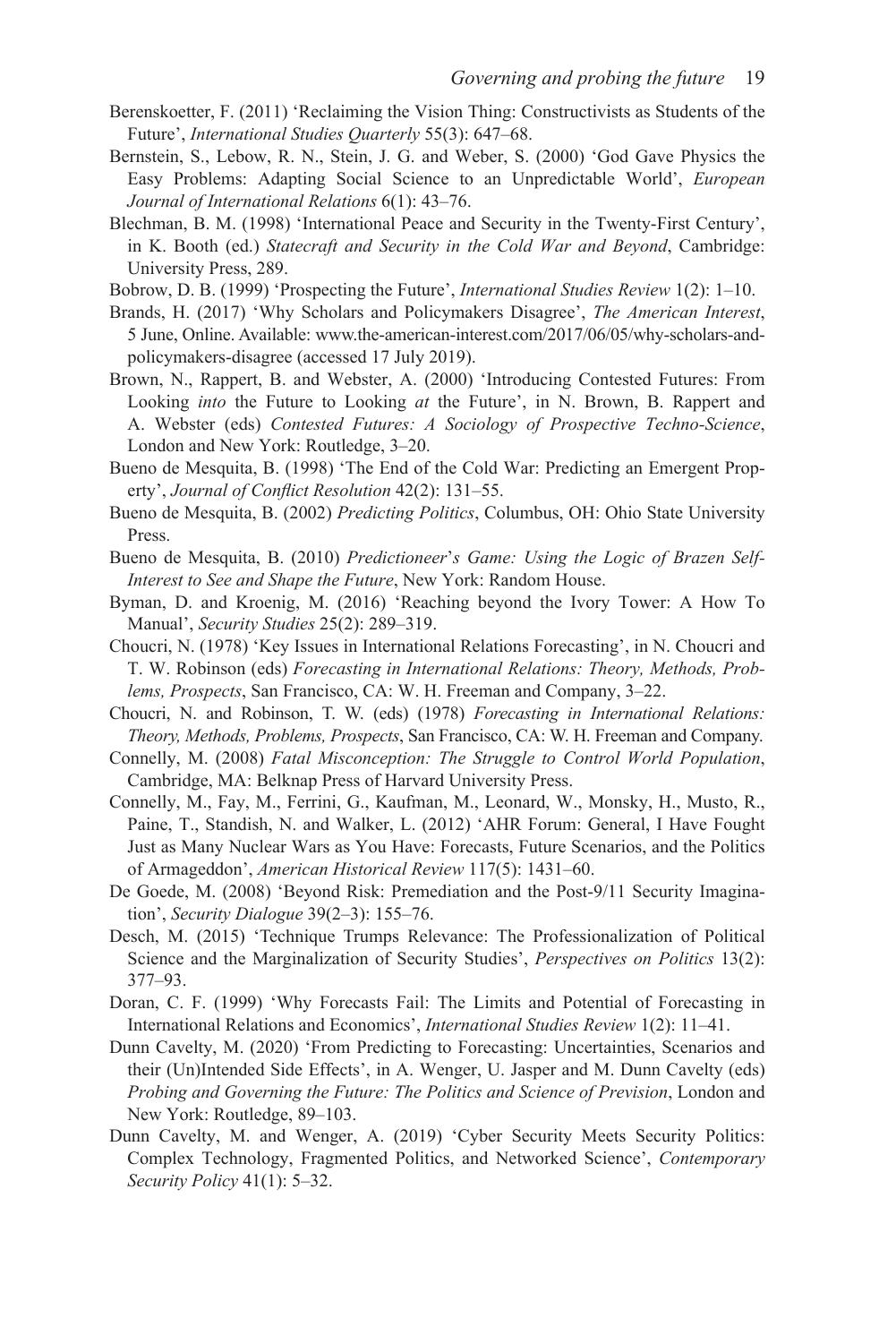- 20 *A. Wenger* et al.
- Dunn Cavelty, M., Kaufmann, M. and Kristensen, K. S. (2015) 'Resilience and (In) Security: Practices, Subjects and Temporalities', *Security Dialogue* 46(1): 3–14.
- Edwards, P. N. (1996) *The Closed World: Computers and the Politics of Discourse in Cold War America*, Cambridge, MA: MIT Press.
- Feder, S. A. (2002) 'Forecasting for Policy Making in the Post-Cold War Period', *Annual Review of Political Science* 5(1): 111–25.
- Fukuyama, F. (1992) *The End of History and the Last Man*, New York, NY: Free Press.
- Gaddis, J. L. (1992) 'International Relations Theory and the End of the Cold War', *International Security* 17(3): 5–58.
- Galison, P. (ed.) (1992) *Big Science: The Growth of Large-Scale Research*, Stanford, CA: Stanford University Press.
- Gavin, F. J. (2008) 'History and Policy', *International Journal* 63: 162–77.
- Gavin, F. J. (2020) 'Thinking Historically: A Guide for Policy', in A. Wenger, U. Jasper and M. Dunn Cavelty (eds) *Probing and Governing the Future: The Politics and Science of Prevision*, London and New York: Routledge, 73–88.
- George, A. L. (1993) *Bridging the Gap: Theory and Practice in Foreign Policy*, Washington, DC: United States Institute of Peace Press.
- Giddens, A. (1990) *The Consequences of Modernity*, Stanford, CA: Stanford University Press.
- Grunwald, A. (2008) *Technik und Politikberatung*, Frankfurt am Main: Suhrkamp.
- Habermas, J. (1968) *Technik und Wissenschaft als Ideologie*, Frankfurt am Main: Suhrkamp.
- Hacking, I. (1990) *The Taming of Chance*, Cambridge: Cambridge University Press.
- Helbling, D., Frey, B. S., Gigerenzer, G., Hafen, E., Hagner, M., Hofstetter, Y., van den Hoven, J., Zicari, R. V. and Zwitter, A. (2019) 'Will Democracy Survive Big Data and Artificial Intelligence?', in D. Helbling (ed.) *Towards Digital Enlightenment*, Cham: Springer, 73–89.
- Held, D. (1995a) 'Cosmopolitan Democracy and the Global Order: Reflections on the 200th Anniversary of Kant's "Perpetual Peace"', *Alternatives* 20(4): 415–29.
- Held, D. (1995b) *Democracy and the Global Order: From the Modern State to Cosmopolitan Governance*, Stanford, CA: Stanford University Press.
- Hellmann, G. (2020) 'How to Know the Future and the Past (and How Not): A Pragmatist Perspective on Foresight and Hindsight', in A. Wenger, U. Jasper and M. Dunn Cavelty (eds) *Probing and Governing the Future: The Politics and Science of Prevision*, London and New York: Routledge, 45–62.
- Henne, S., Kampmann, C., Marciniak, A. and Meteling, W. (2018) 'Security Turns Its Eye Exclusively to the Future: Zum Verhältnis von Sicherheit und Zukunft in der Geschichte', in C. Kampmann, A. Marciniak and W. Meteling (eds) *Security Turns Its Eye Exclusively to the Future: Zum Verhältnis von Sicherheit und Zukunft in der Geschichte*, Baden-Baden: Nomos, 9–36.
- Hofstetter, J. and Lieberherr, B. (2019) 'Die digitale Transformation der Friedensförderung', in A. Wenger (ed.) *Bulletin zur schweizerischen Sicherheitspolitik*, Zurich: Center for Security Studies (CSS), 75–100.
- Holloway, D. (1999) 'Physics, the State, and Civil Society in the Soviet Union', *Historical Studies in the Physical and Biological Sciences* 30(1): 173–92.
- Hölscher, L. (2016) 'Heute war damals keine Zukunft: Dimensionen einer historischen Zukunftsforschung im 20. Jahrhundert', in F. Becker, B. Scheller and U. Schneider (eds) *Die Ungewissheit des Zukünftigen: Kontingenz in der Geschichte*, Frankfurt/ New York: Campus, 79.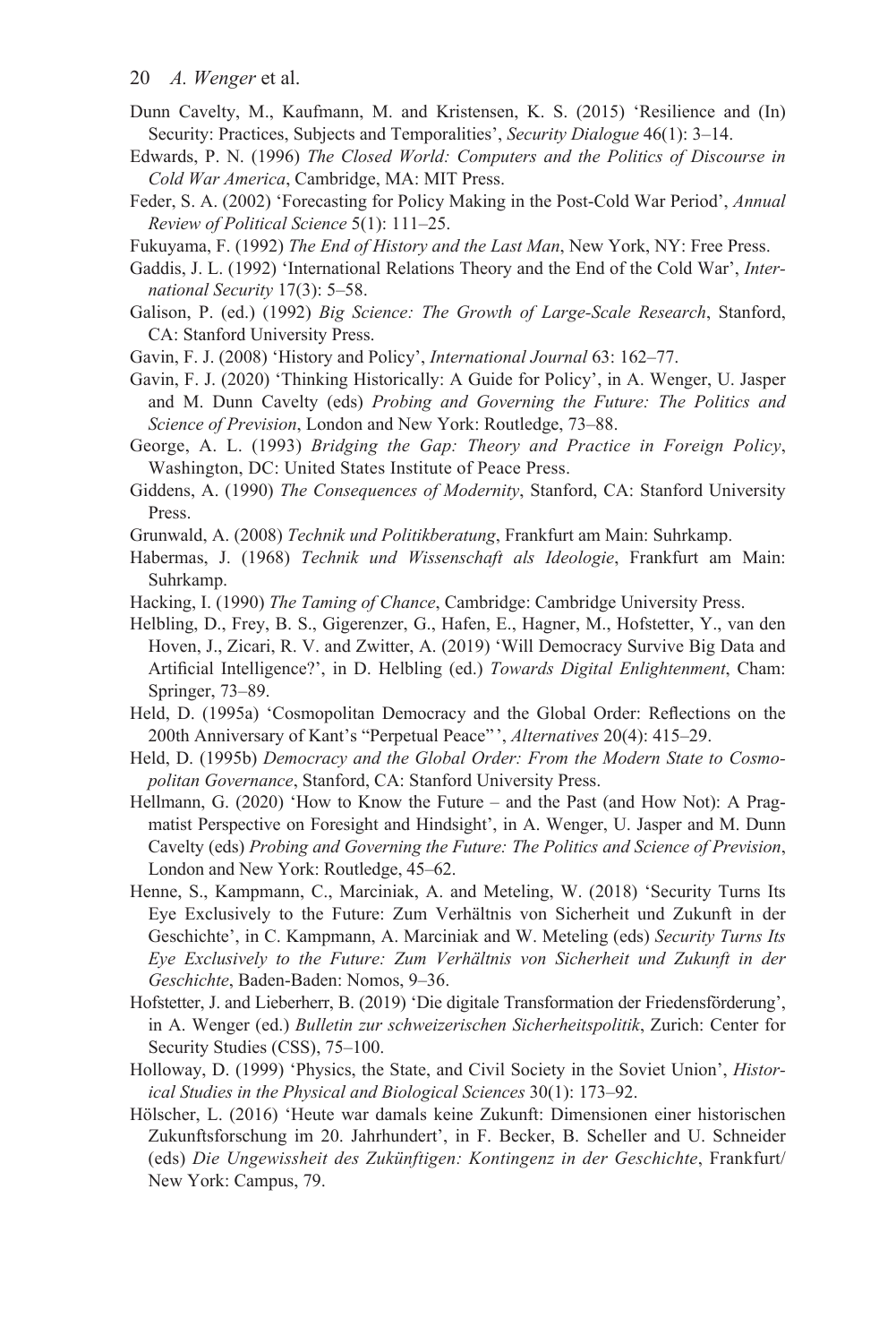- Horowitz, M. (2020) 'Future Thinking and Cognitive Distortions: Key Questions that Guide Forecasting Processes', in A. Wenger, U. Jasper and M. Dunn Cavelty (eds) *Probing and Governing the Future: The Politics and Science of Prevision*, London and New York: Routledge, 63–72.
- Jäger, K. (2016) 'Not a New Gold Standard: Even Big Data Cannot Predict the Future', *Critical Review* 28(3–4): 335–55.
- Jasanoff, S. (1994) *The Fifth Branch: Science Advisers as Policymakers*, London and Cambridge, MA: Harvard University Press.
- Jasanoff, S. (2020) 'Imagined Worlds: The Politics of Future-Making in the Twenty-First Century', in A. Wenger, U. Jasper and M. Dunn Cavelty (eds) *Probing and Governing the Future: The Politics and Science of Prevision*, London and New York: Routledge, 27–44.
- Jasanoff, S. and Kim, S.-H. (eds) (2015) *Dreamscapes of Modernity: Sociotechnical Imaginaries and the Fabrication of Power*, Chicago, IL: University of Chicago Press.
- Jasper, U. (2020) 'The Anticipative Medicalization of Life: Governing Future Risk and Uncertainty in (Global) Health', in A. Wenger, U. Jasper and M. Dunn Cavelty (eds) *Probing and Governing the Future: The Politics and Science of Prevision*, London and New York: Routledge, 122–40.
- Jordheim, H. (2012) 'Against Periodization: Koselleck's Theory of Multiple Temporalities', *History and Theory* 51(2): 151–71.
- Katzenstein, P. J. and Nelson, S. C. (2020) 'Crisis, What Crisis? Uncertainty, Risk, and Financial Markets', in A. Wenger, U. Jasper and M. Dunn Cavelty (eds) *Probing and Governing the Future: The Politics and Science of Prevision*, London and New York: Routledge, 141–57.
- Kessler, O. (2008) *Die Internationale Politische Ökonomie des Risikos: Eine Analyse am Beispiel der Diskussion um die Reformierung der Finanzmärkte*, Wiesbaden: VS Verlag für Sozialwissenschaften.
- Kitchin, R. (2014) 'Big Data, New Epistemologies and Paradigm Shifts', *Big Data and Society* 1(1): 1–12.
- Konrad, K., Van Lente, H., Groves, C. and Selin, C. (2017) 'Performing and Governing the Future in Science and Technology', in U. Felt, R. Fouché, C. A. Miller and L. Smith-Doerr (eds) *The Handbook of Science and Technology Studies*, Cambridge, MA: MIT Press, 465–94.
- Koselleck, R. (1989) *Vergangene Zukunft: Zur Semantik geschichtlicher Zeiten*, Frankfurt am Main: Suhrkamp.
- Koselleck, R. (1990) 'Wie neu ist die Neuzeit?', *Historische Zeitschrift* 251(1): 539–53.
- Kristof, N. (2014) 'Professors, We Need You!', *New York Times*, 15 February. Online. Available: [www.nytimes.com/2014/02/16/opinion/sunday/kristof-professors-we-need](www.nytimes.com)[you.html](www.nytimes.com) (accessed 17 July 2019).
- Landwehr, A. (2018) 'Zukunft Sicherheit Moderne: Betrachtungen zu einem unklaren Verhältnis', in C. Kampmann, A. Marciniak and W. Meteling (eds) *Security Turns Its Eye Exclusively to the Future: Zum Verhältnis von Sicherheit und Zukunft in der Geschichte*, Baden-Baden: Nomos, 37–56.
- Leese, M. (2020) "We Do That Once per Day": Cyclical Futures and Institutional Ponderousness in Predictive Policing', in A. Wenger, U. Jasper and M. Dunn Cavelty (eds) *Probing and Governing the Future: The Politics and Science of Prevision*, London and New York: Routledge, 213–25.
- Lemos, M. C. and Klenk, N. (2020) 'Uncertainty and Precariousness at the Policy– Science Interface: Three Cases of Climate-Driven Adaptation', in A. Wenger,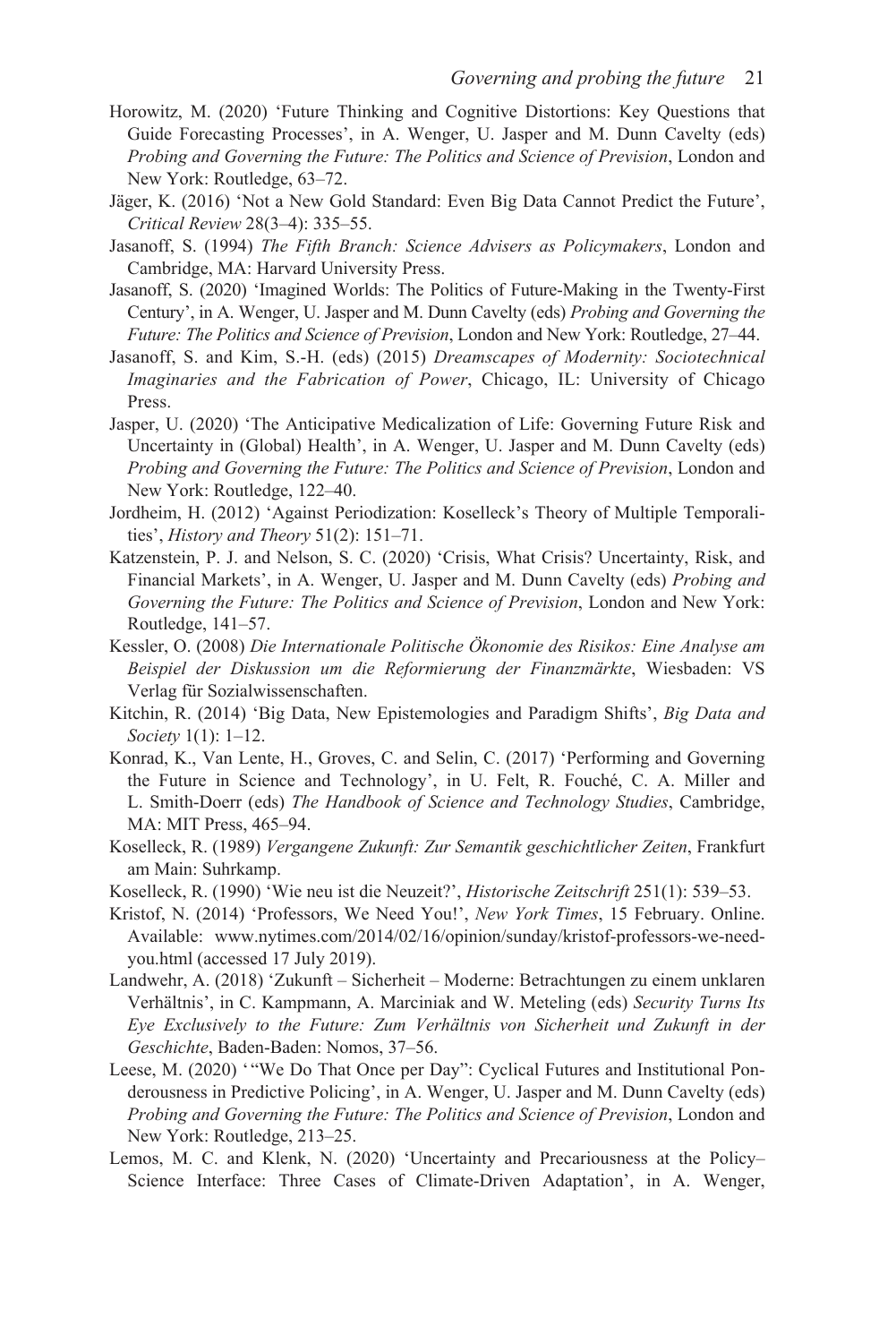U. Jasper and M. Dunn Cavelty (eds) *Probing and Governing the Future: The Politics and Science of Prevision*, London and New York: Routledge, 107–21.

- Lentzos, F., Gouyon, J.-B., and Balmer, B. (2020) 'Imagining Future Biothreats: The Role of Popular Culture', in A. Wenger, U. Jasper and M. Dunn Cavelty (eds) *Probing and Governing the Future: The Politics and Science of Prevision*, London and New York: Routledge, 158–76.
- Maasen, S. and Weingart, P. (2005) 'What's New in Scientific Advice to Politics? Introductory Essay', in S. Maasen and P. Weingart (eds) *Democratization of Expertise? Exploring Novel Forms of Scientific Advice in Political Decision-Making*, Dordrecht: Springer, 1–19.
- Mellers, B., Stone, E., Atanasov, P., Rohrbaugh, N., Metz, S. E., Ungar, L., Bishop, M. M., Horowitz, M., Merkle, E. and Tetlock, P. (2015) 'The Psychology of Intelligence Analysis: Drivers of Prediction Accuracy in World Politics', *Journal of Experimental Psychology: Applied* 21(1): 1.
- Meyer, C. O. (2011) 'The Purpose and Pitfalls of Constructivist Forecasting: Insights from Strategic Culture Research for the European Union's Evolution as a Military Power', *International Studies Quarterly* 55(3): 669–90.
- Michael, M. (2017) 'Enacting Big Futures, Little Futures: Toward an Ecology of Futures', *The Sociological Review* 65(3): 509–24.
- Montgomery, A. H. (2016) 'Quantum Mechanisms: Expanding the Boundaries of Power, Space, and Time in Global Security Studies', *Journal of Global Security Studies* 1(1): 102–6.
- Montgomery, A. H. and Mount, A. (2014) 'Misestimation: Explaining US Failures to Predict Nuclear Weapons Programs', *Intelligence and National Security* 29(3): 357–86.
- Montgomery, A. H. and Sagan, S. D. (2009) 'The Perils of Predicting Proliferation', *Journal of Conflict Resolution* 53(2): 302–28.
- Nelson, S. C. and Katzenstein, P. J. (2014) 'Uncertainty, Risk, and the Financial Crisis of 2008', *International Organization* 68(2): 361–92.
- Nelson, N., Geltzer, A. and Hilgartner, S. (2008) 'Introduction: The Anticipatory State: Making Policy-Relevant Knowledge about the Future', *Science and Public Policy*  35(8): 546–50.
- Neumann, I. B. and Øverland, E. F. (2004) 'International Relations and Policy Planning: The Method of Perspectivist Scenario Building', *International Studies Perspectives*  5(3): 258–77.
- Nowotny, H. (2018) *Time: The Modern and Postmodern Experience*, Cambridge: Polity Press.
- Radkau, J. (2017) *Geschichte der Zukunft: Prognosen, Visionen, Irrungen in Deutschland von 1945 bis heute*, München: Carl Hanser Verlag.
- Reynolds, D. (2010) 'Science, Technology, and the Cold War', in M. P. Leffler and O. A. Westad (eds) *The Cambridge History of the Cold War*, Cambridge: Cambridge University Press, 378–99.

Rossiter, M. W. (1985) 'Science and Public Policy since World War II', *Osiris* 1: 273–94.

- Schelsky, H. (1970) 'Thoughts on Sociological Planning', *Law and State* 2: 102–15.
- Schneider, J. (2020) 'Predicting Nuclear Weapons Proliferation', in A. Wenger, U. Jasper and M. Dunn Cavelty (eds) *Probing and Governing the Future: The Politics and Science of Prevision*, London and New York: Routledge, 194–212.
- Seefried, E. (2013) 'Steering the Future: The Emergence of "Western" Futures Research and Its Production of Expertise, 1950s to early 1970s', *European Journal of Futures Research* 2(1): 1–12.